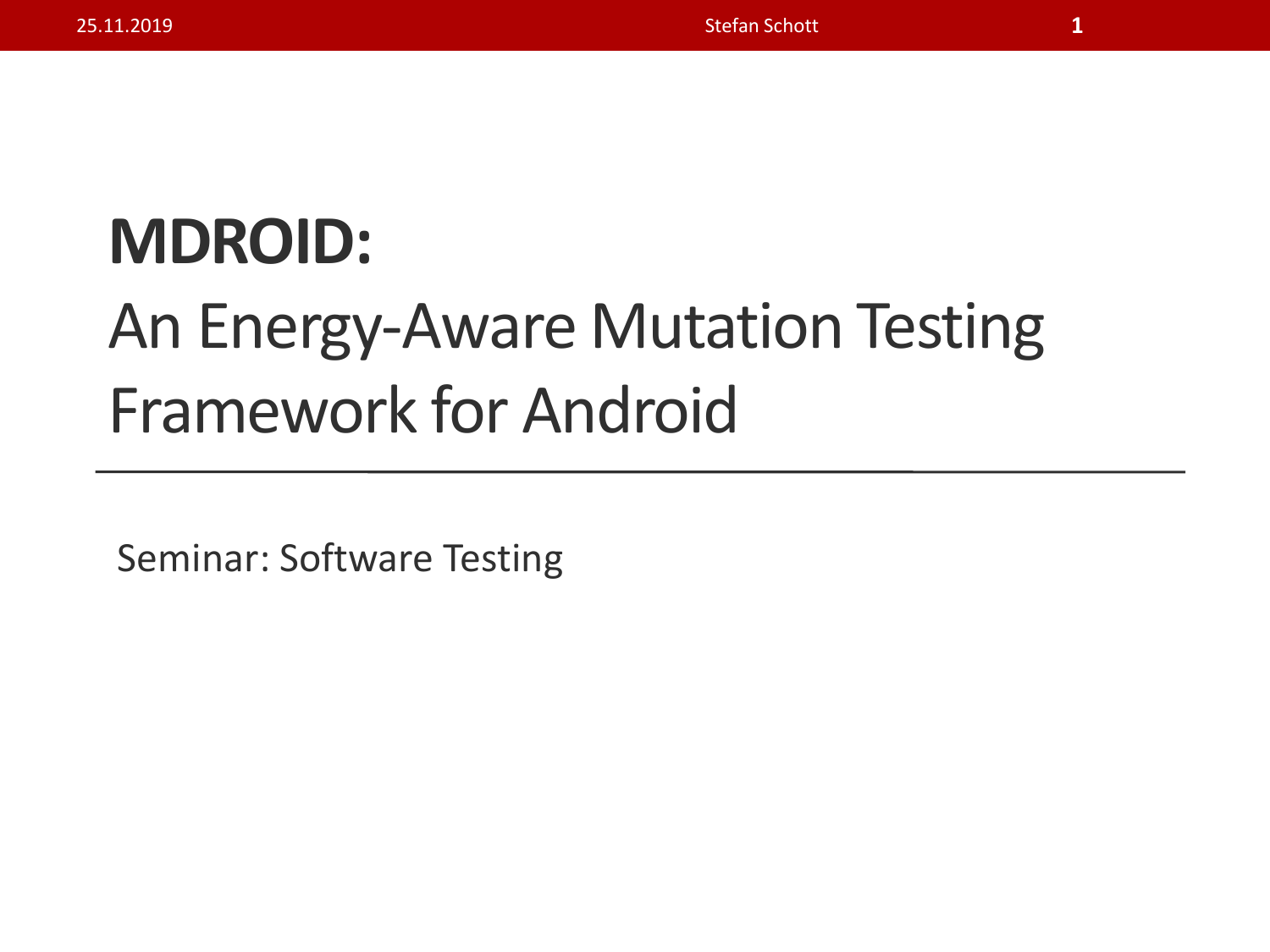#### **Outline**

- 1) Current Problem
- 2) Basics
	- Mutation Testing
	- Android Activity Lifecycle
- 3) Framework Overview
- 4) Components of Framework
- 5) Evaluation of µDROID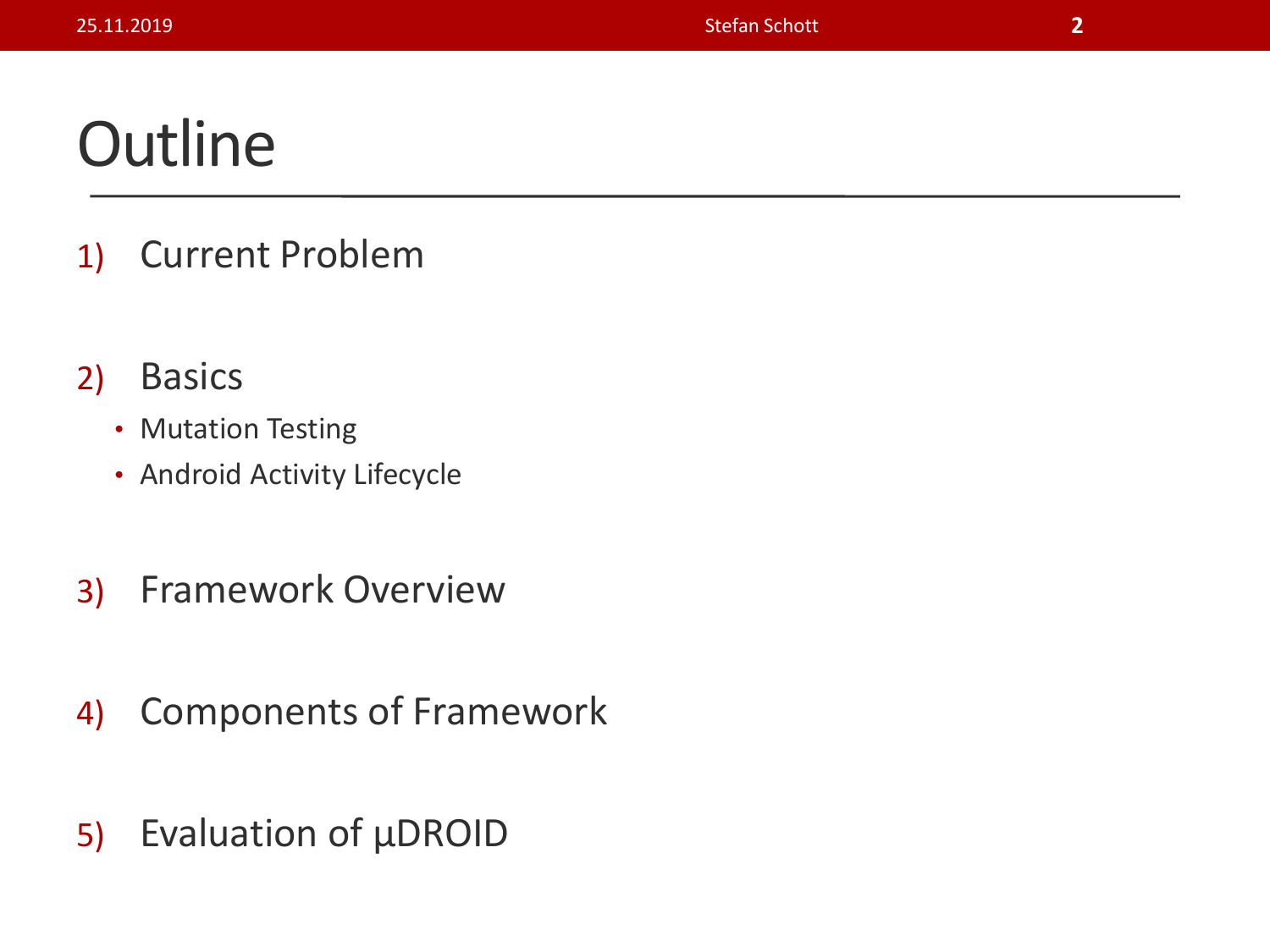#### Current Problem

- Rising popularity of mobile apps
	- Energy-efficiency major concern
- No tools for energy-testing
	- Functional correctness test used

#### **Most important smart-phone features 2019**

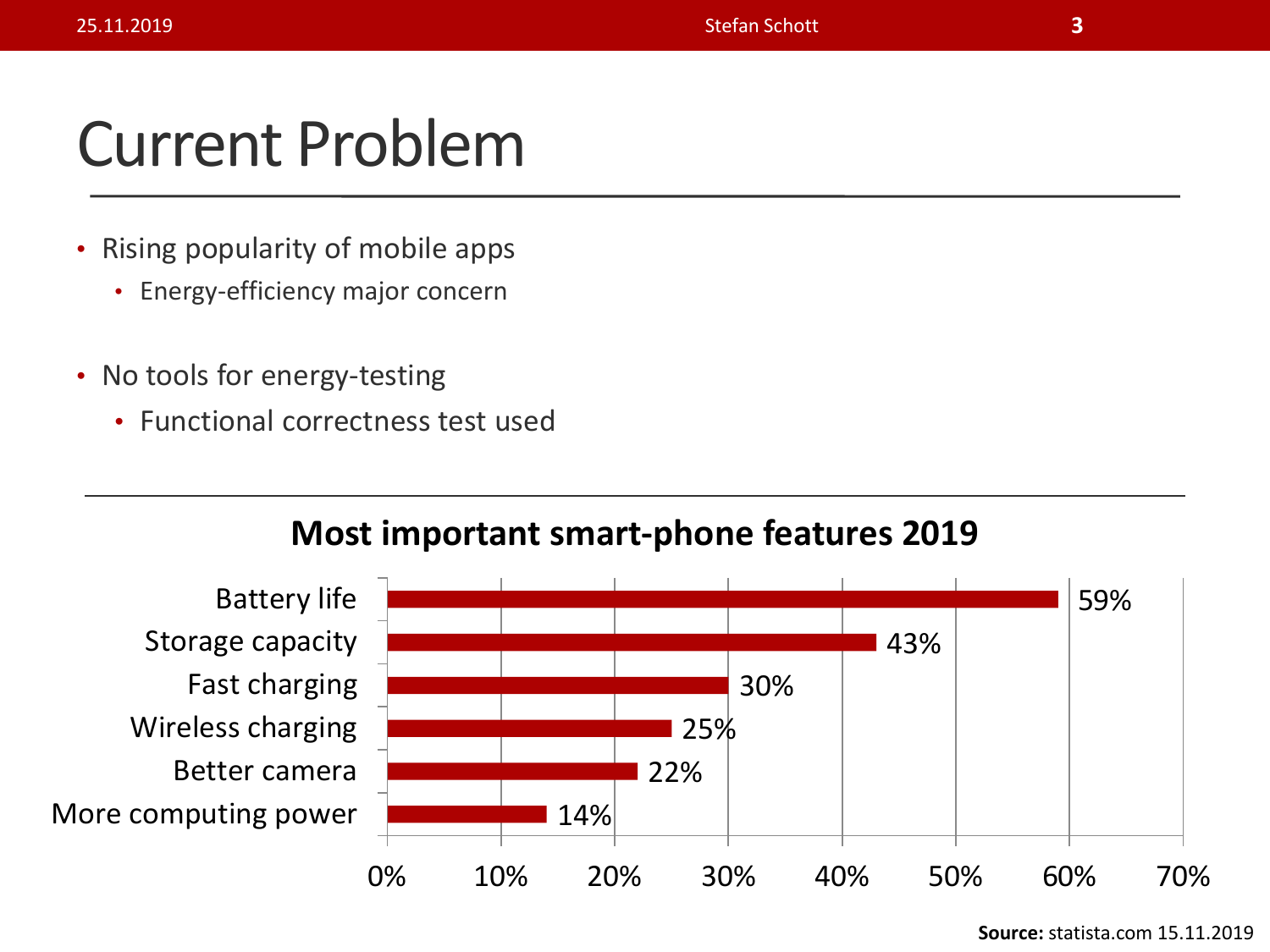### Solution: µDROID

- Testing framework for Android
- Evaluates your test suite
	- Revealing energy-bugs
- Automatic application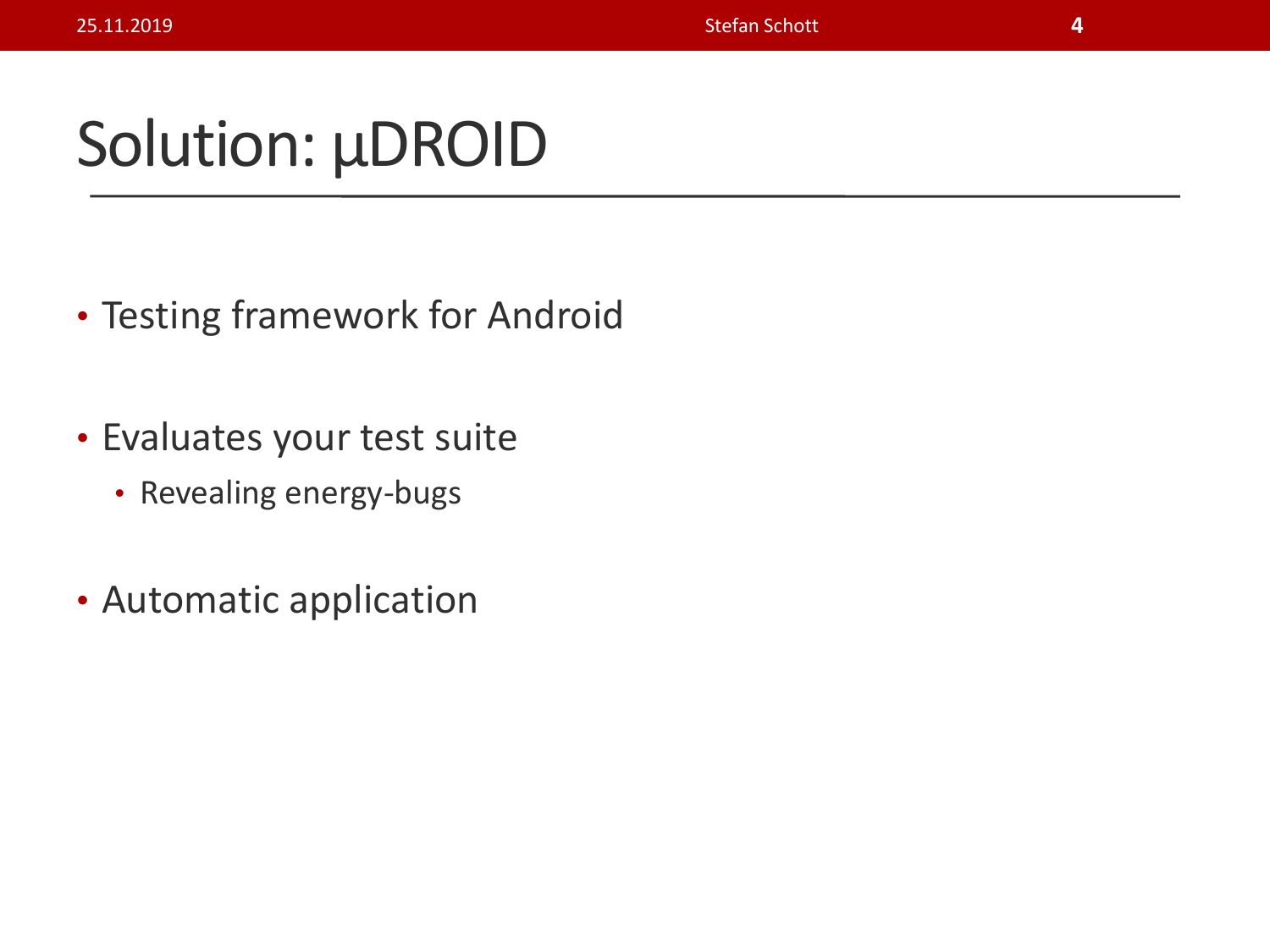#### Mutation Testing

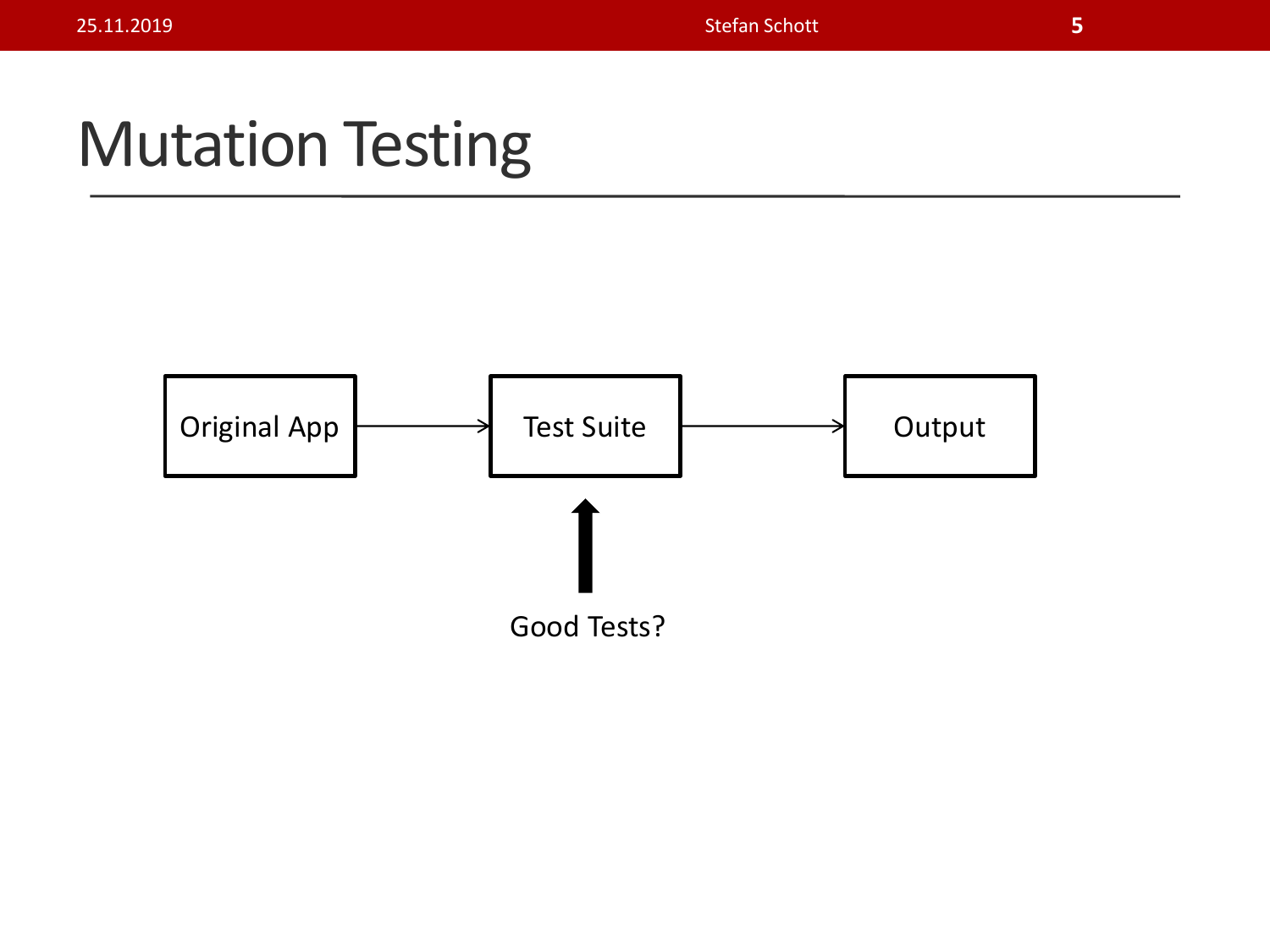#### Mutation Testing



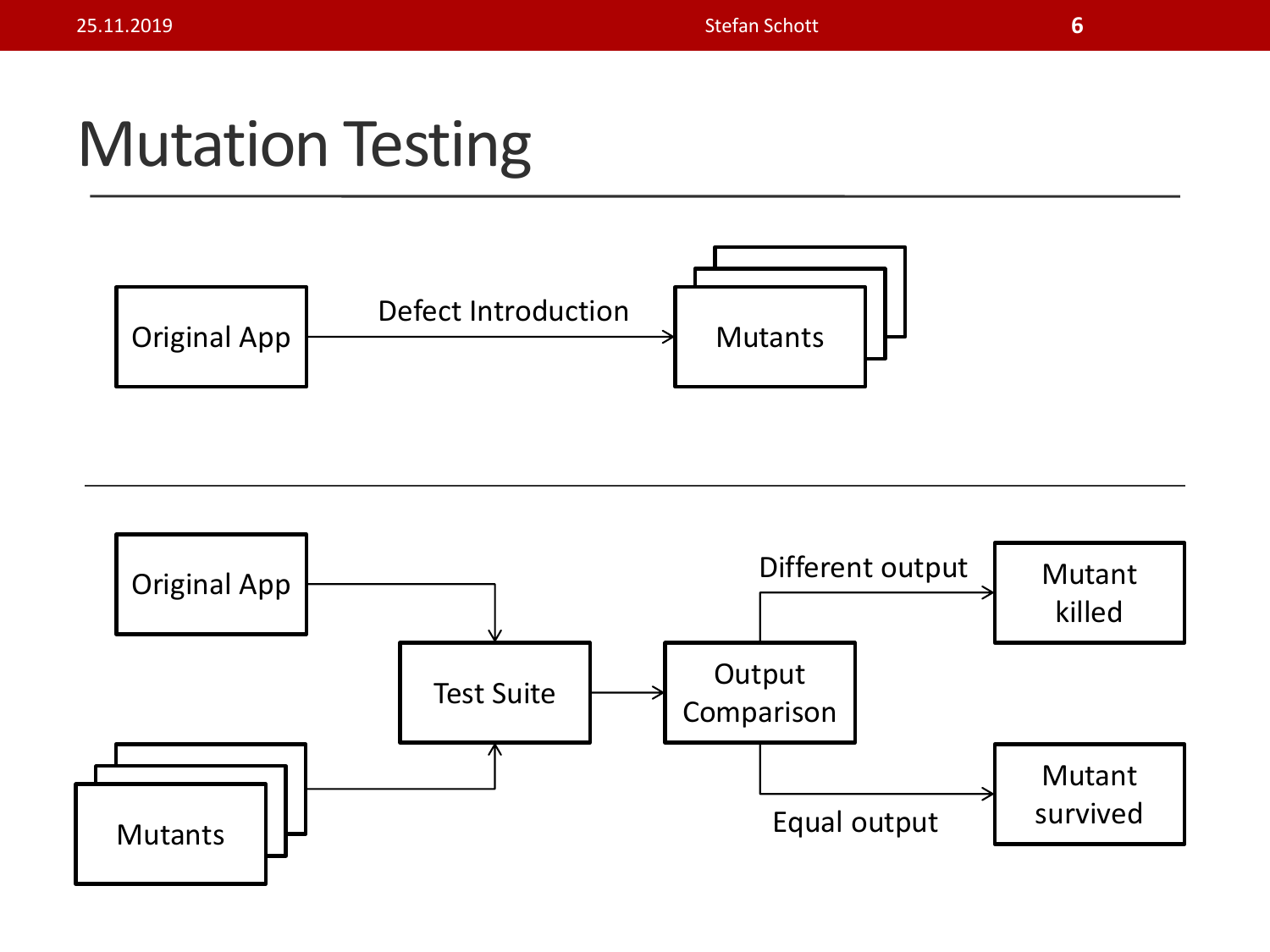#### Mutation Testing

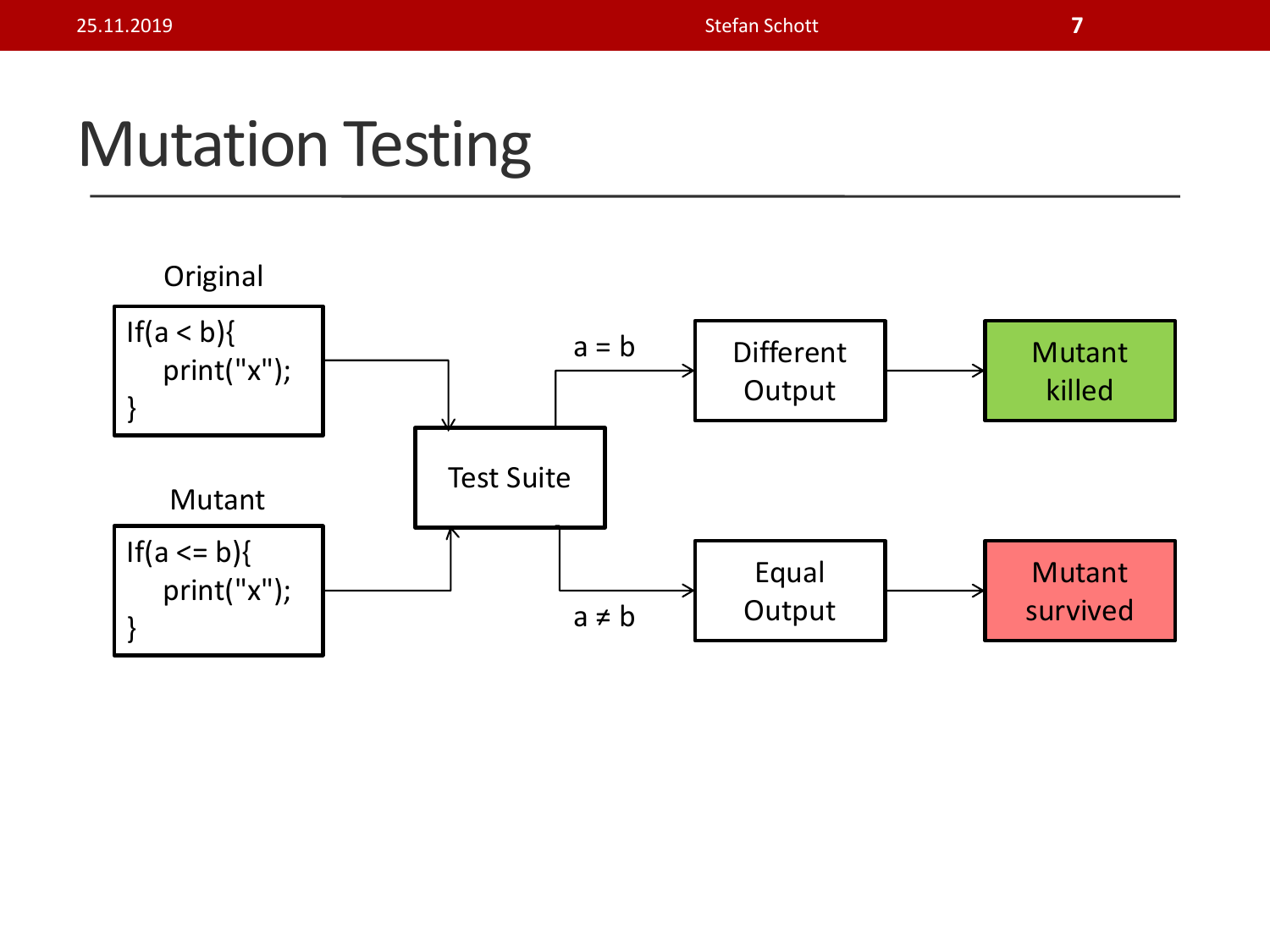### Android Activity Lifecycle



**Based on:** https://developer.android.com/guide/components/images/activity\_lifecycle.png 19.11.2019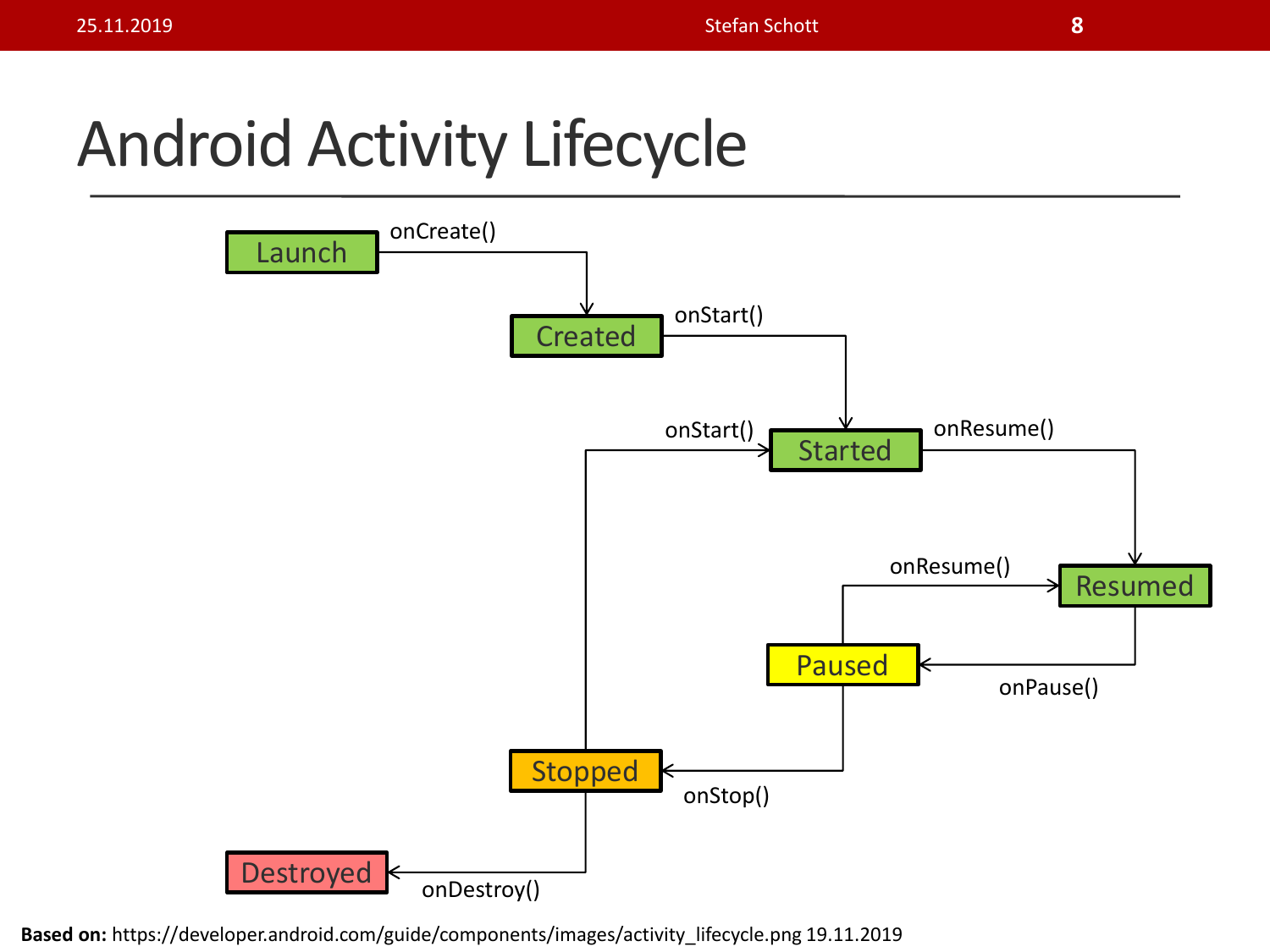#### Framework Overview

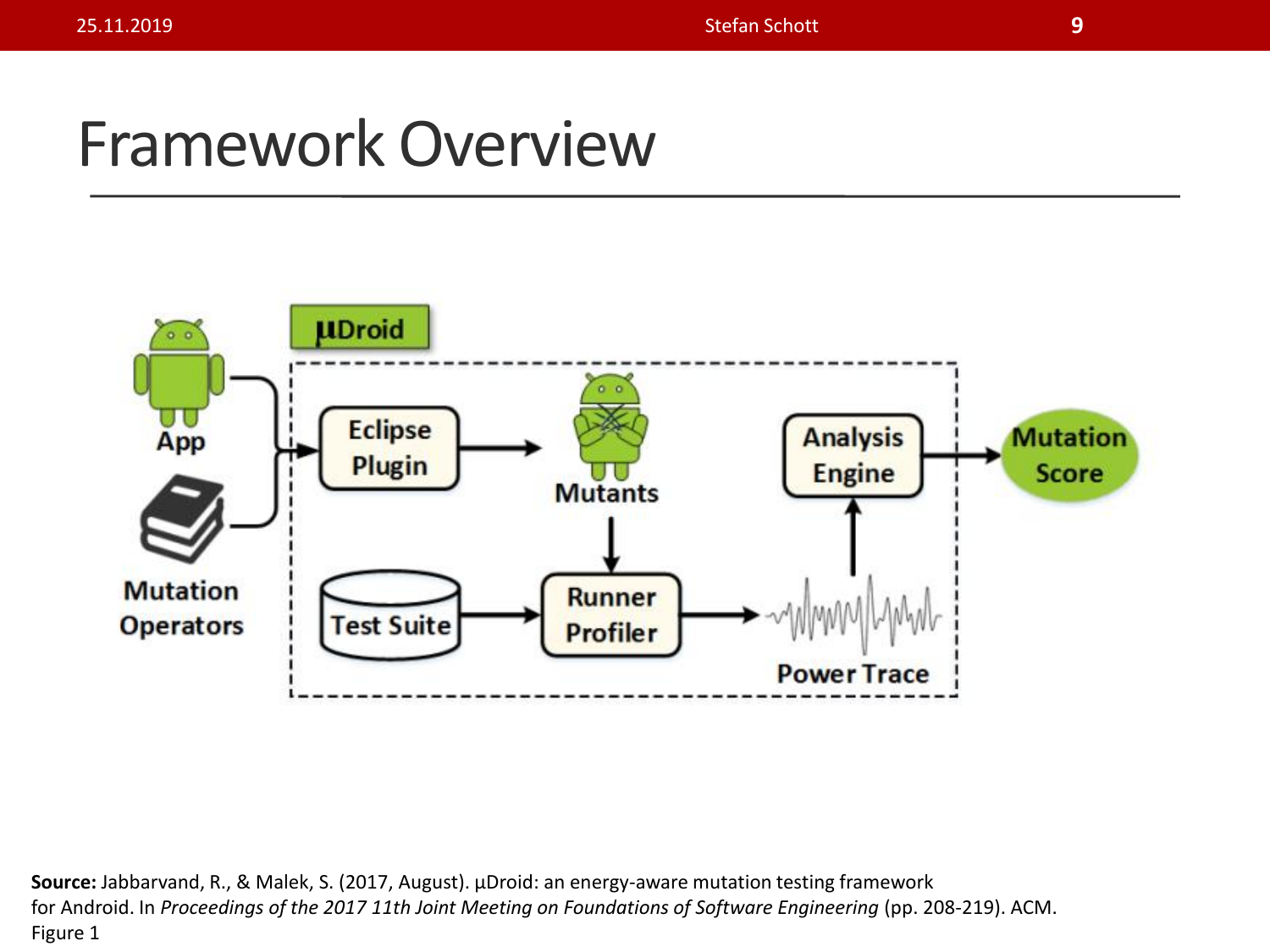#### **Overview**

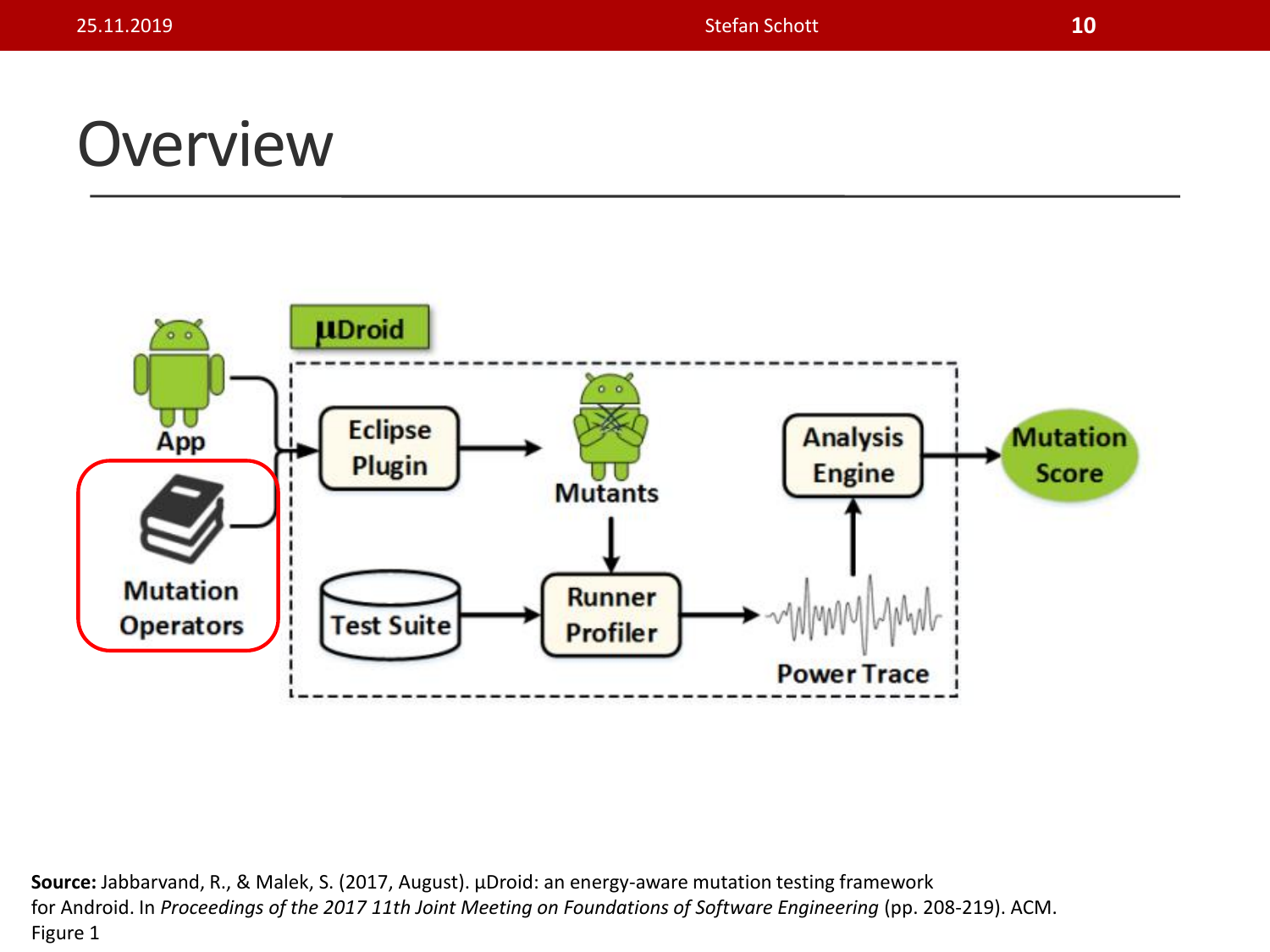#### Mutation Operators

- 1) Connectivity Mutation Operators
- 2) Location Mutation Operators
- 3) Wakelock Mutation Operators
- 4) Display Mutation Operators
- 5) Recurring Callback and Loop Mutation Operators
- 6) Sensor Mutation Operators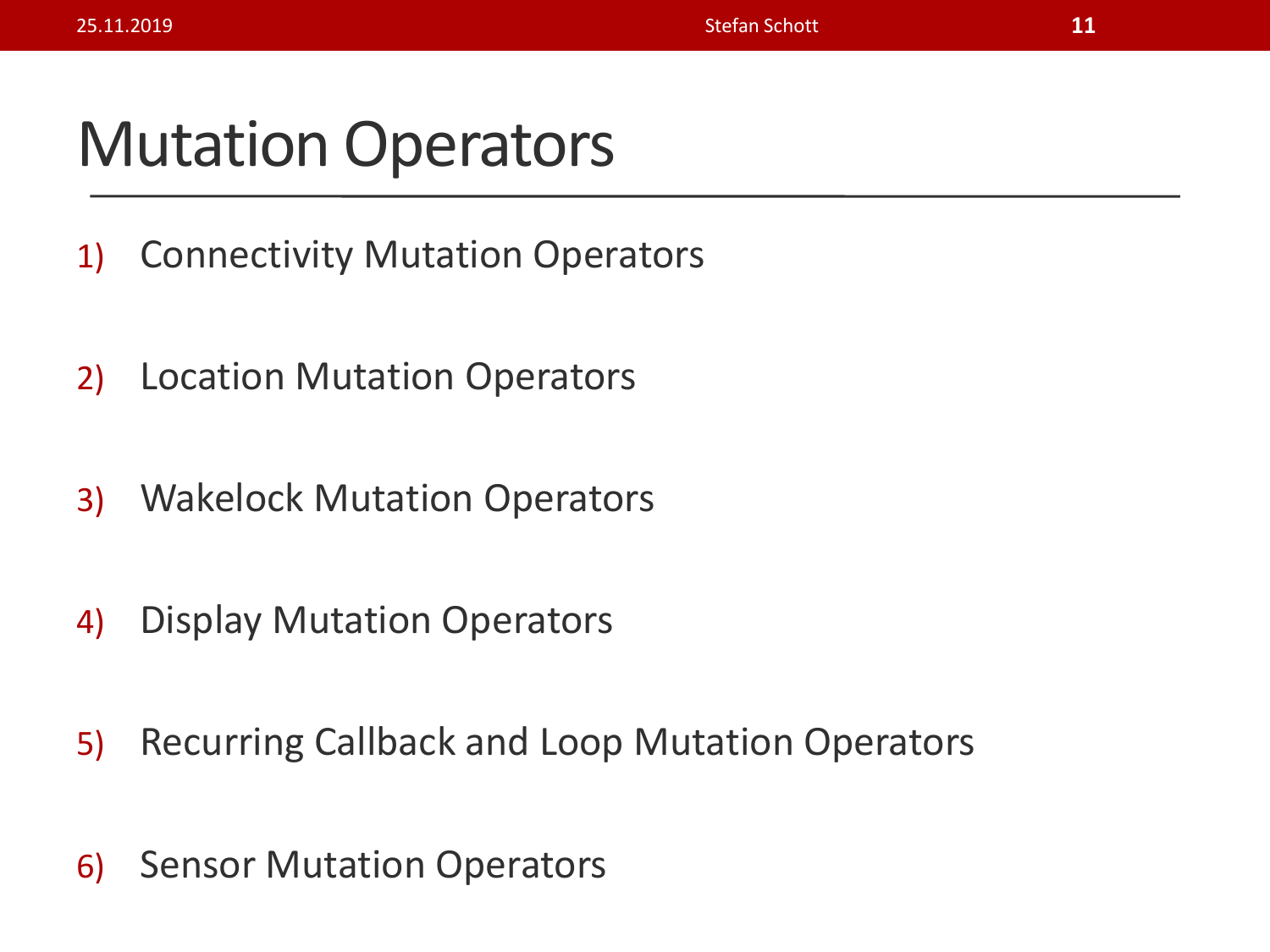### 1) Connectivity Mutation Operators

- Network-related
- Mobile data power usage **>** WiFi power usage

#### **Original App Code**

```
1 WifiManager manager = getSystemService("WIFI SERVICE");
2 if(manager.isWifiEnabled()){
    // download big file
3
4 }
```

```
Mutant: remove check for WiFi
1WifiManager manager = getSystemService("WIFI_SERVICE");
2 if (true) {
    // download big file
3
4 }
```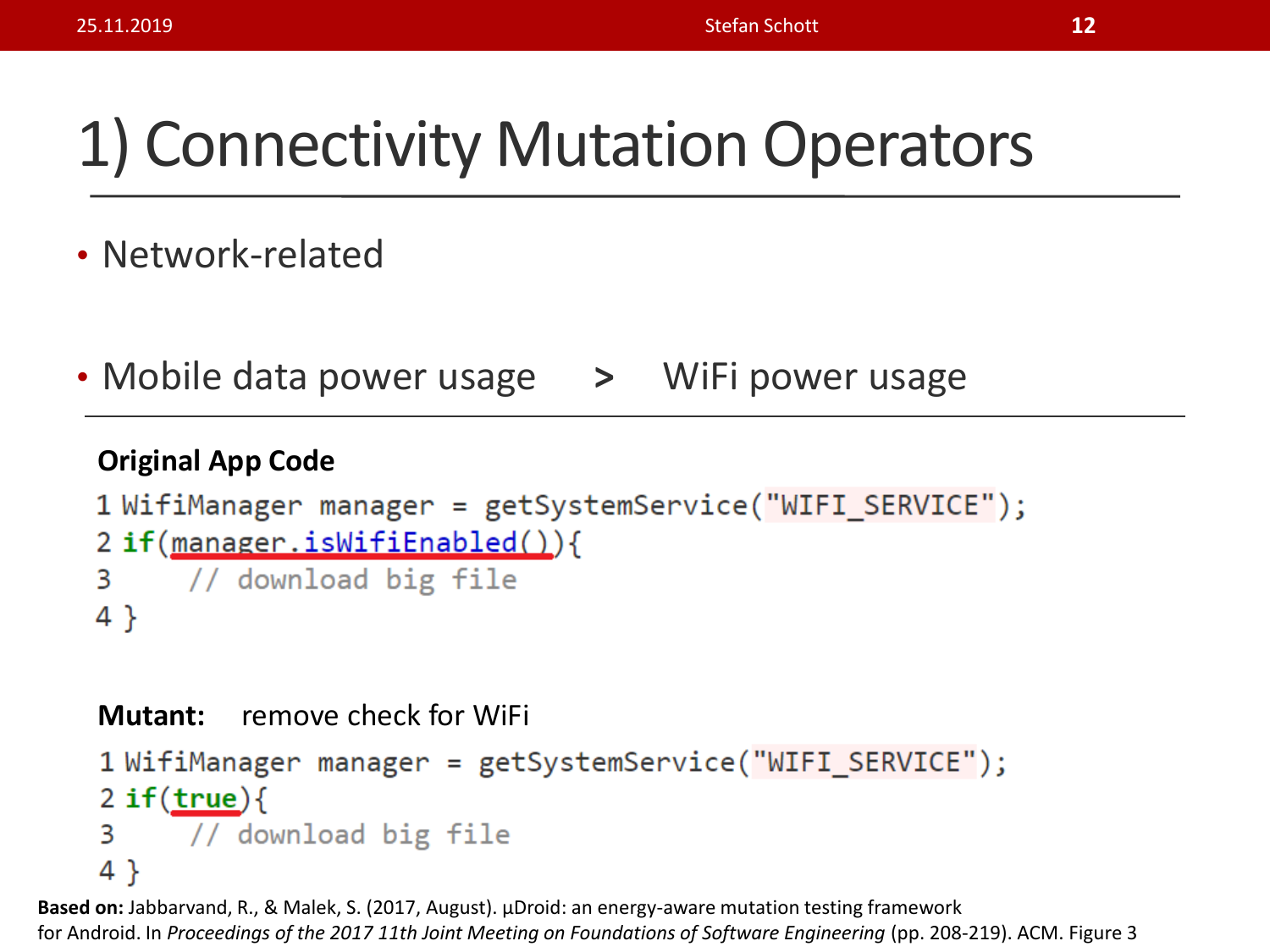### 1) Connectivity Mutation Operators



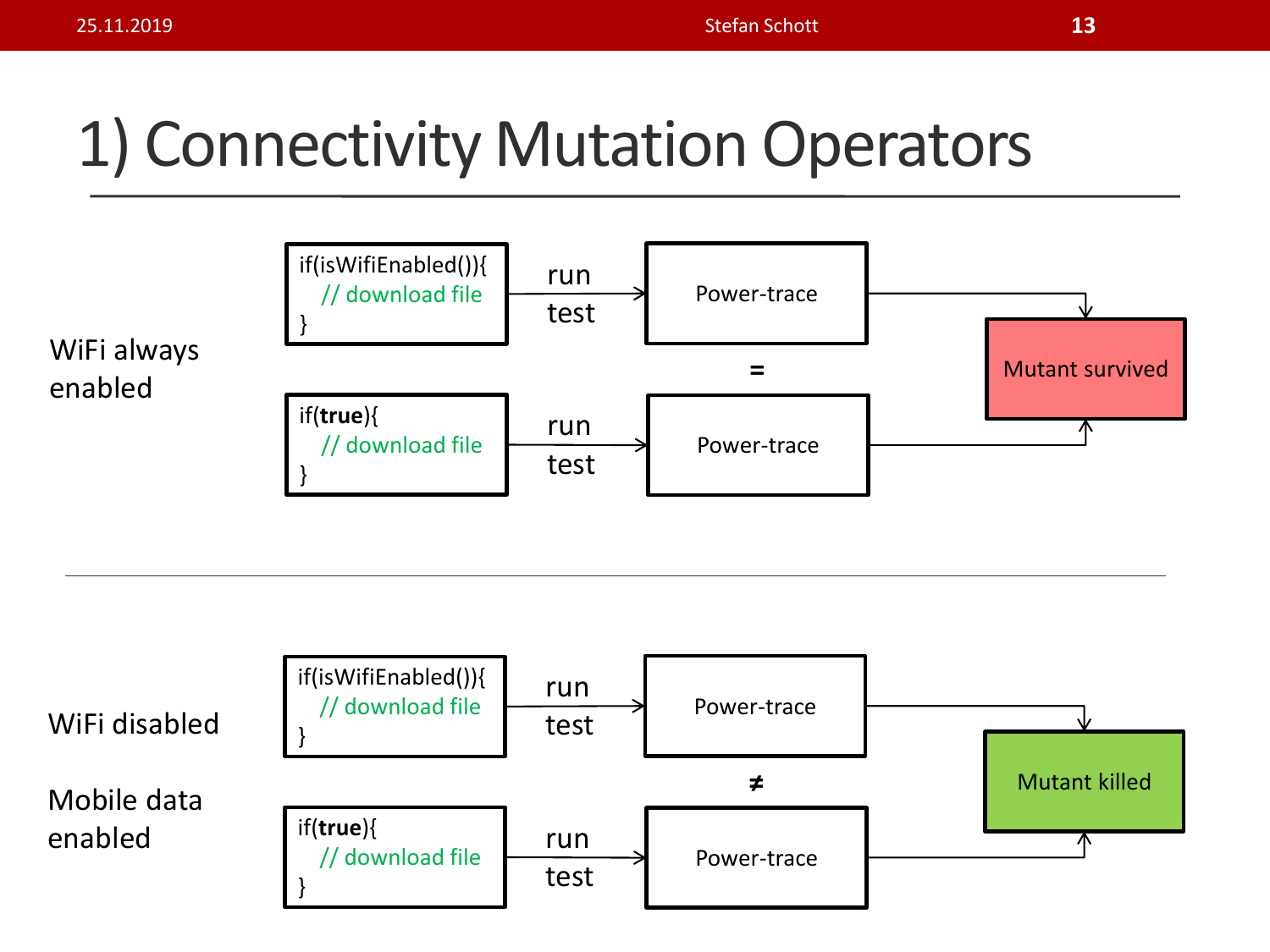#### 2) Location Mutation Operators

#### **Original App Code**

```
1 public class TrackActivity extends Activity{
      private LocationManager manager;
 2
 3
      private LocationListener listener;
      protected void onCreate(){
 4
 5
          manager = getSystemService("LOCATION SERVICE");
           listener = new LocationListener()6
 7
               public void onLocationChanged(){
 8
                   // process location information
               }
 9
           ን:
10
          manager.requestLocationUpdates("NETWORK", 2*60*1000, 20, listener);
11
12Y
      protected void onDestroy(){
13
           super.onDestroy();
14
15
          manager.removeUpdates(listener);
16
       }
17 }
```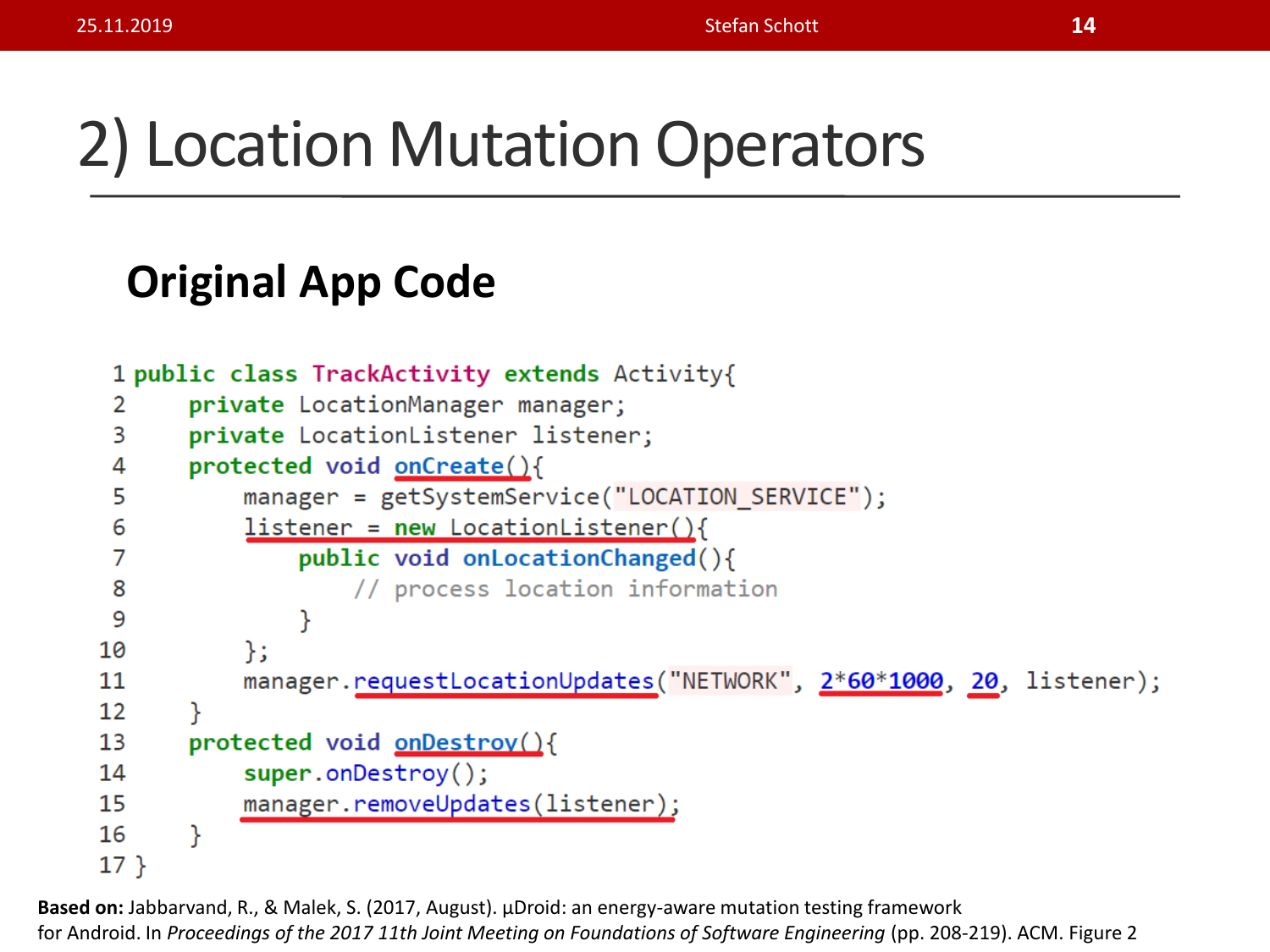#### 2) Location Mutation Operators

#### **Mutant:** increase update frequency

```
1 public class TrackActivity extends Activity{
       private LocationManager manager;
 2
 3
       private LocationListener listener;
       protected void onCreate(){
 4
           manager = getSystemService("LOCATION SERVICE");
 5
           listener = new LocationListener()6
               public void onLocationChanged(){
 7
                    // process location information
 8
 9
                }
           \};
10
           manager.requestLocationUpdates("NETWORK", 2*60*1000, 1, listener);
11
12 \overline{ }Ł
      protected void onDestroy(){
13
14
           super. onDestroy();
           manager.removeUpdates(listener);
15
16
       }
17 }
```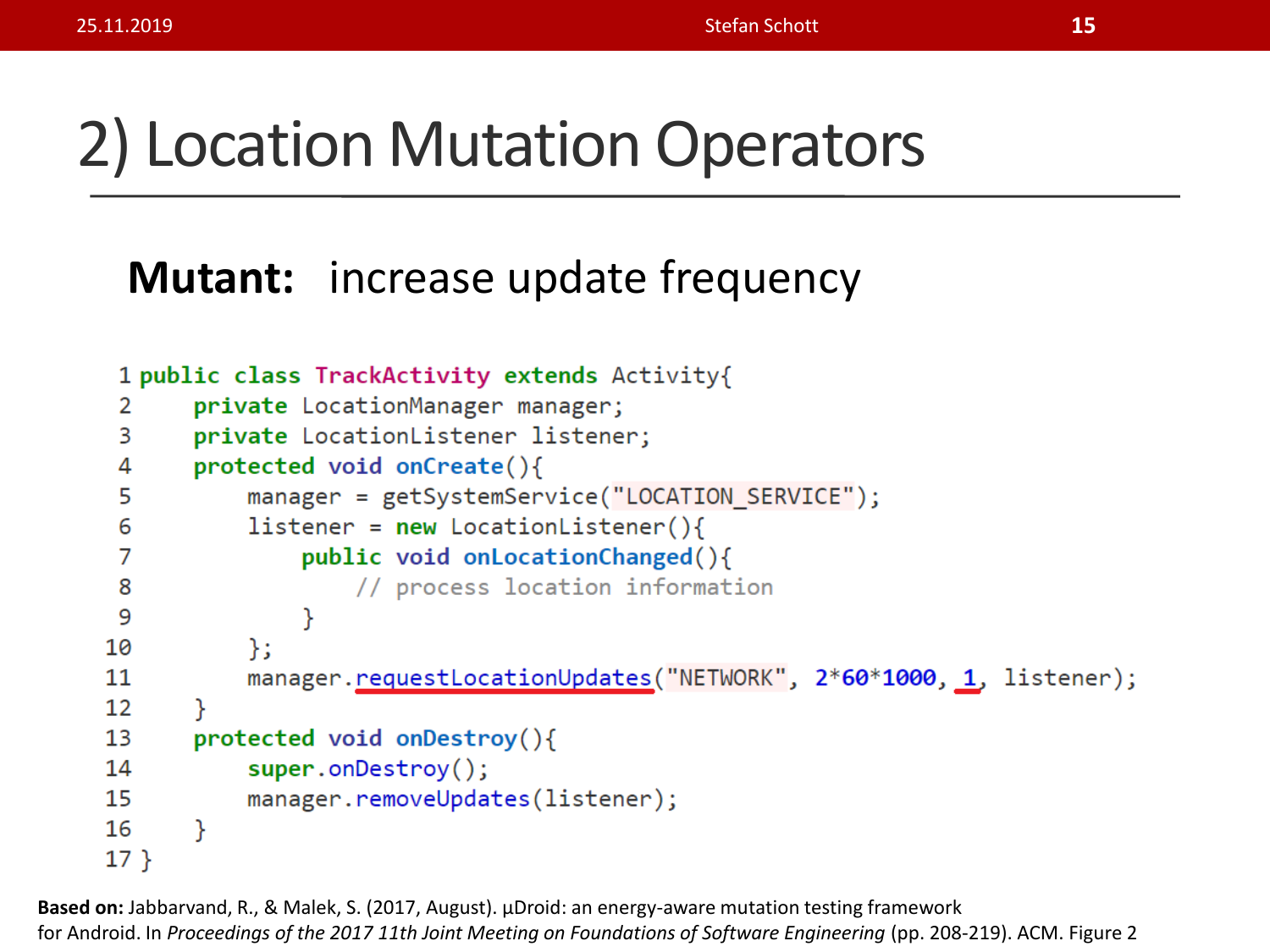#### 2) Location Mutation Operators

#### **Mutant:** remove listener unregistration

```
1 public class TrackActivity extends Activity{
      private LocationManager manager;
2
      private LocationListener listener;
 3
      protected void onCreate(){
 4
          manager = getSystemService("LOCATION_SERVICE");
 5
 6
          listener = new LocationListener()7
               public void onLocationChanged(){
                   // process location information
8
9
               }
10
          \}manager.requestLocationUpdates("NETWORK", 2*60*1000, 20, listener);
1112
      protected void onDestroy(){
13
14
           super. onDestroy();
15
       ł
16 \}
```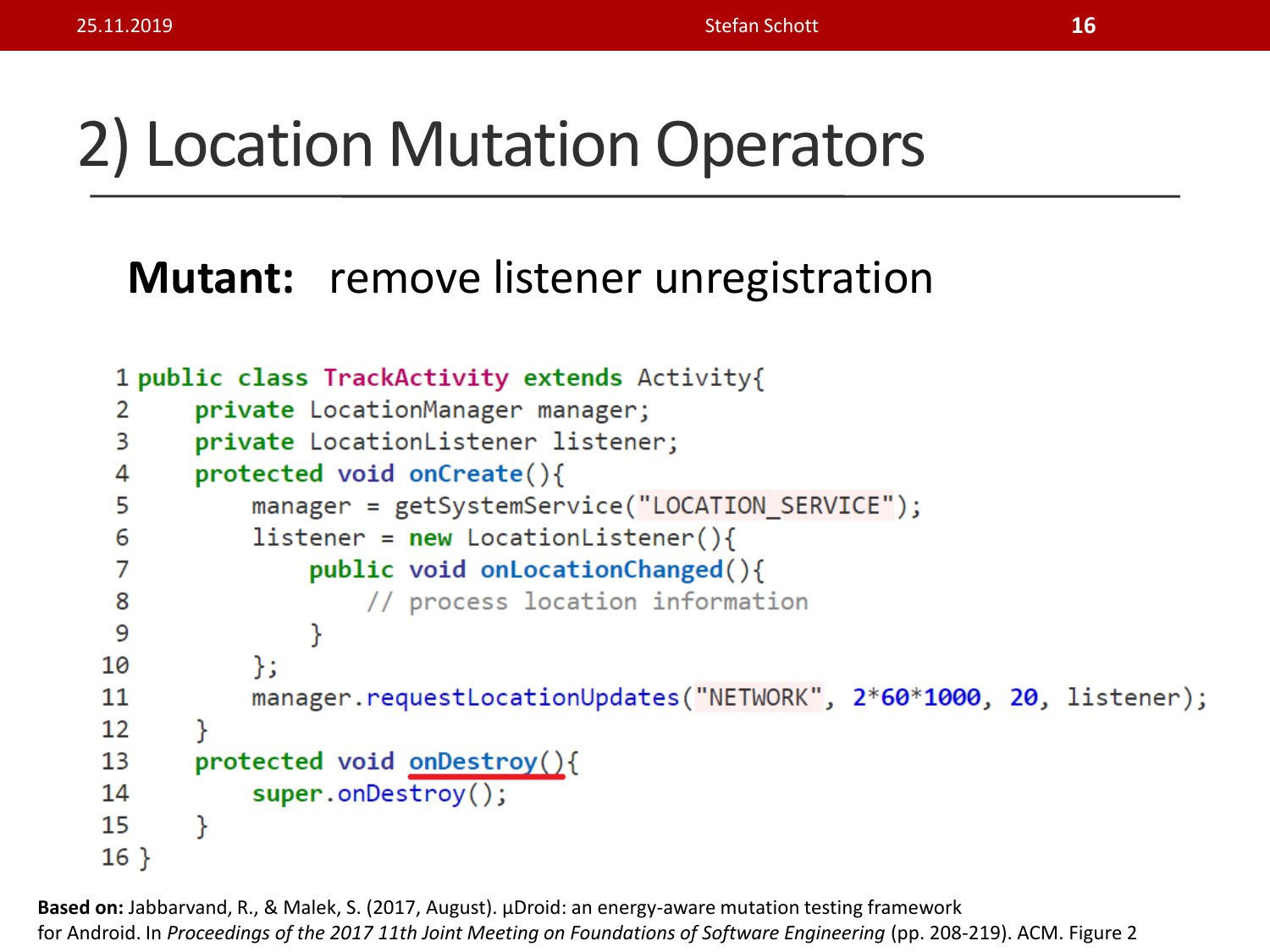#### 3) Wakelock Mutation Operators

- App keeps device awake
- CPU, Sensors, WiFi, etc. stays on
- Needs explicit release
- Mutation Operators delete release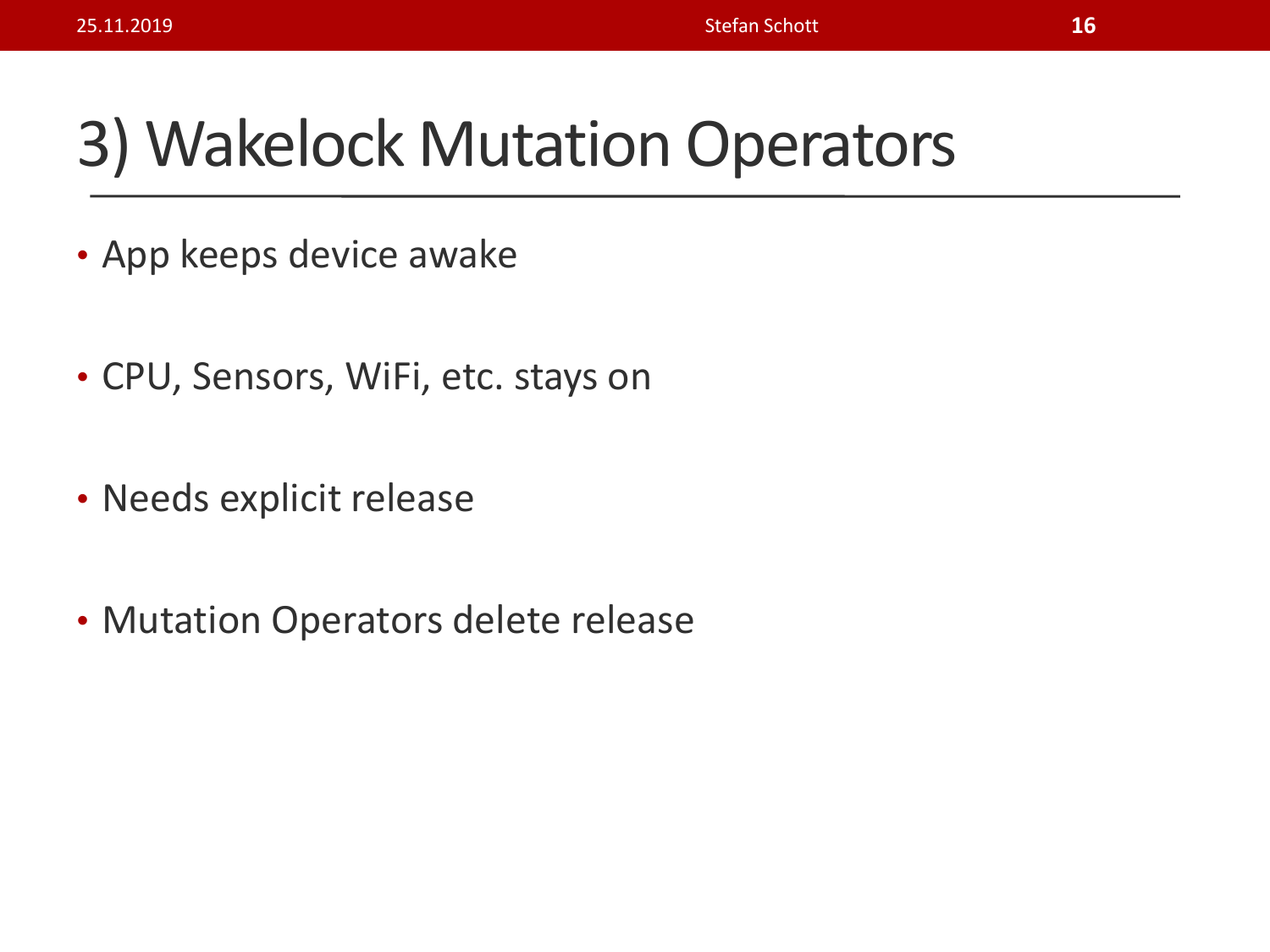### 4) Display Mutation Operators

• Most power-consuming component

#### **Original App Code**

```
1 Settings. System.putInt(getContentResolver(),
```
"SCREEN\_OFF\_TIMEOUT", 1\*60\*1000);  $\mathcal{P}$ 

**Mutant:** increase display timeout

```
1 Settings. System.putInt(getContentResolver(),
      "SCREEN OFF TIMEOUT", Integer. MAX VALUE);
2
```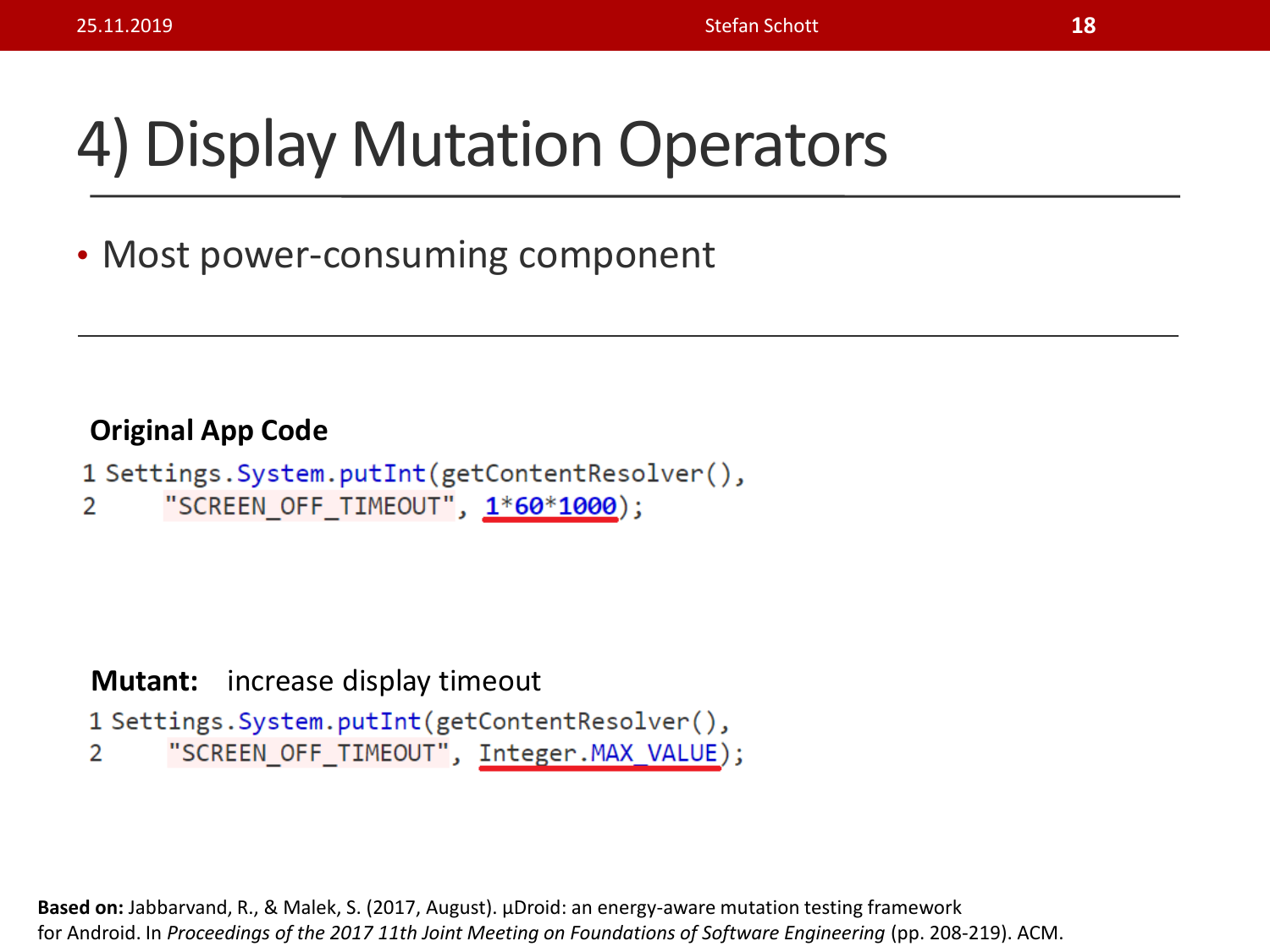#### 5) Recurring Callback and Loop Mutation Operators

- Repeating tasks
- Frequency relates to power level
- Mutant Operators remove frequency decrease
- Mock battery level tests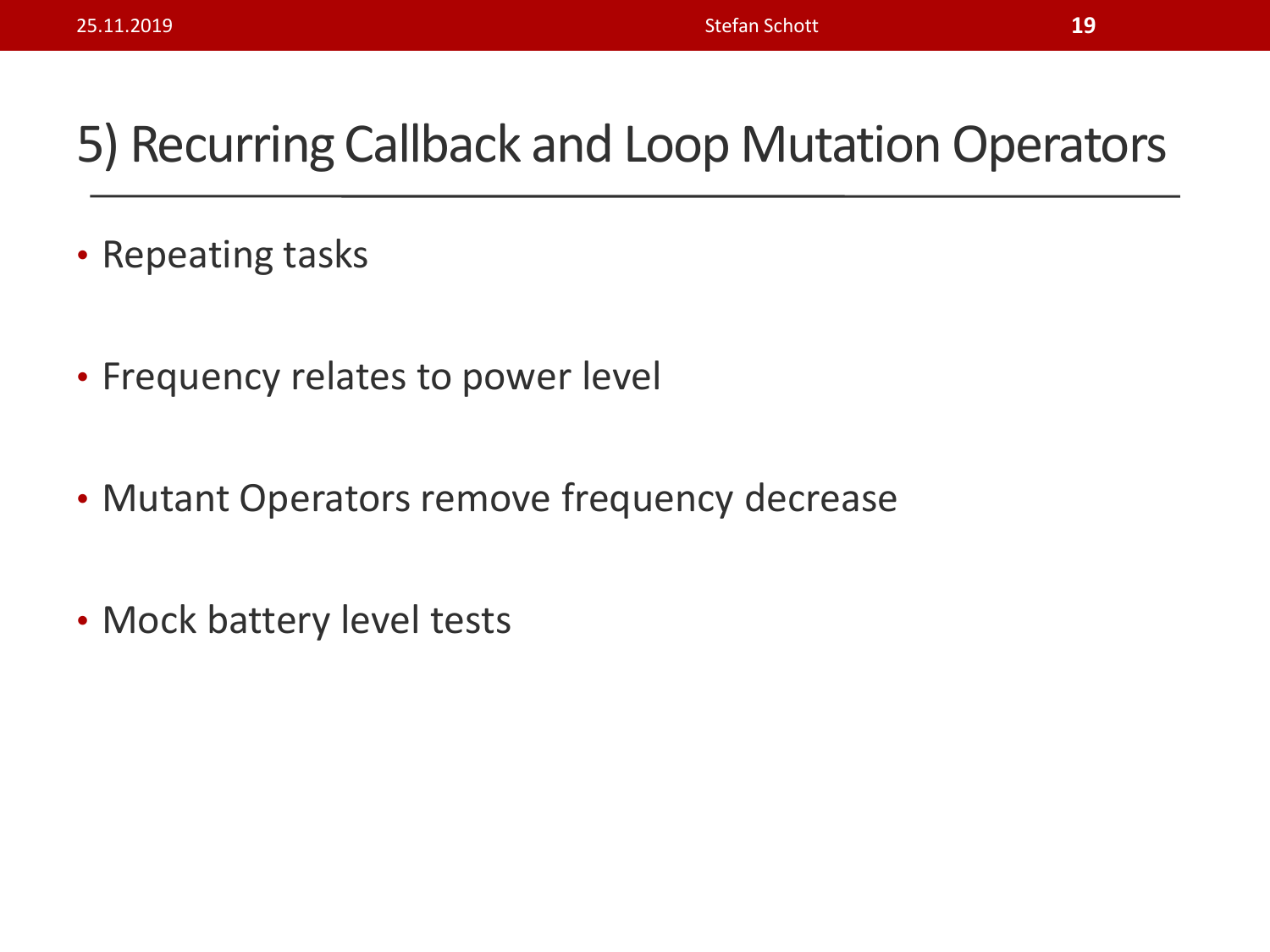### 6) Sensor Mutation Operators

- Like Location Mutation Operator
- 1. Mutation Operator increases scan-frequency
- 2. Mutation Operator deletes release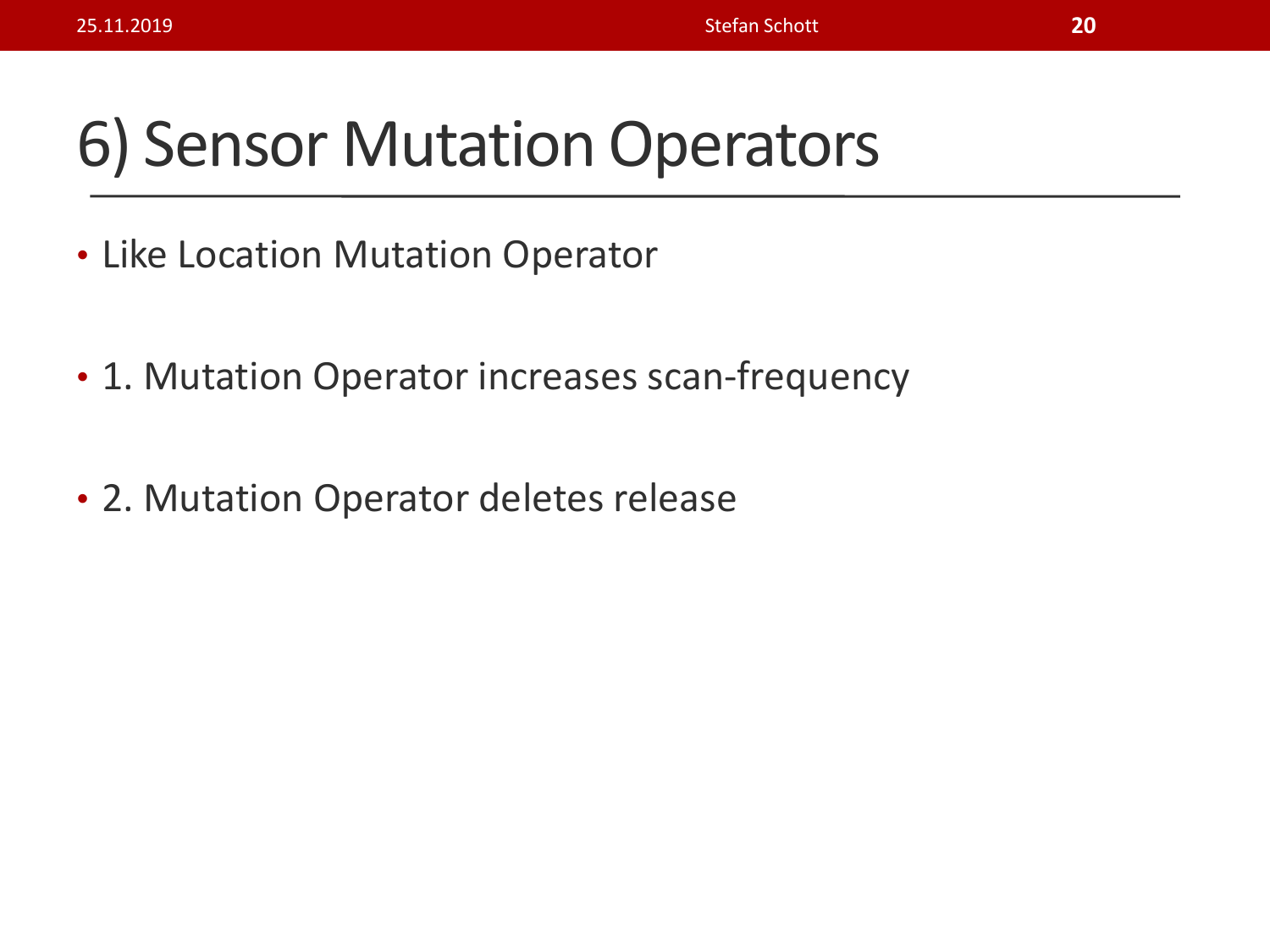#### **Overview**

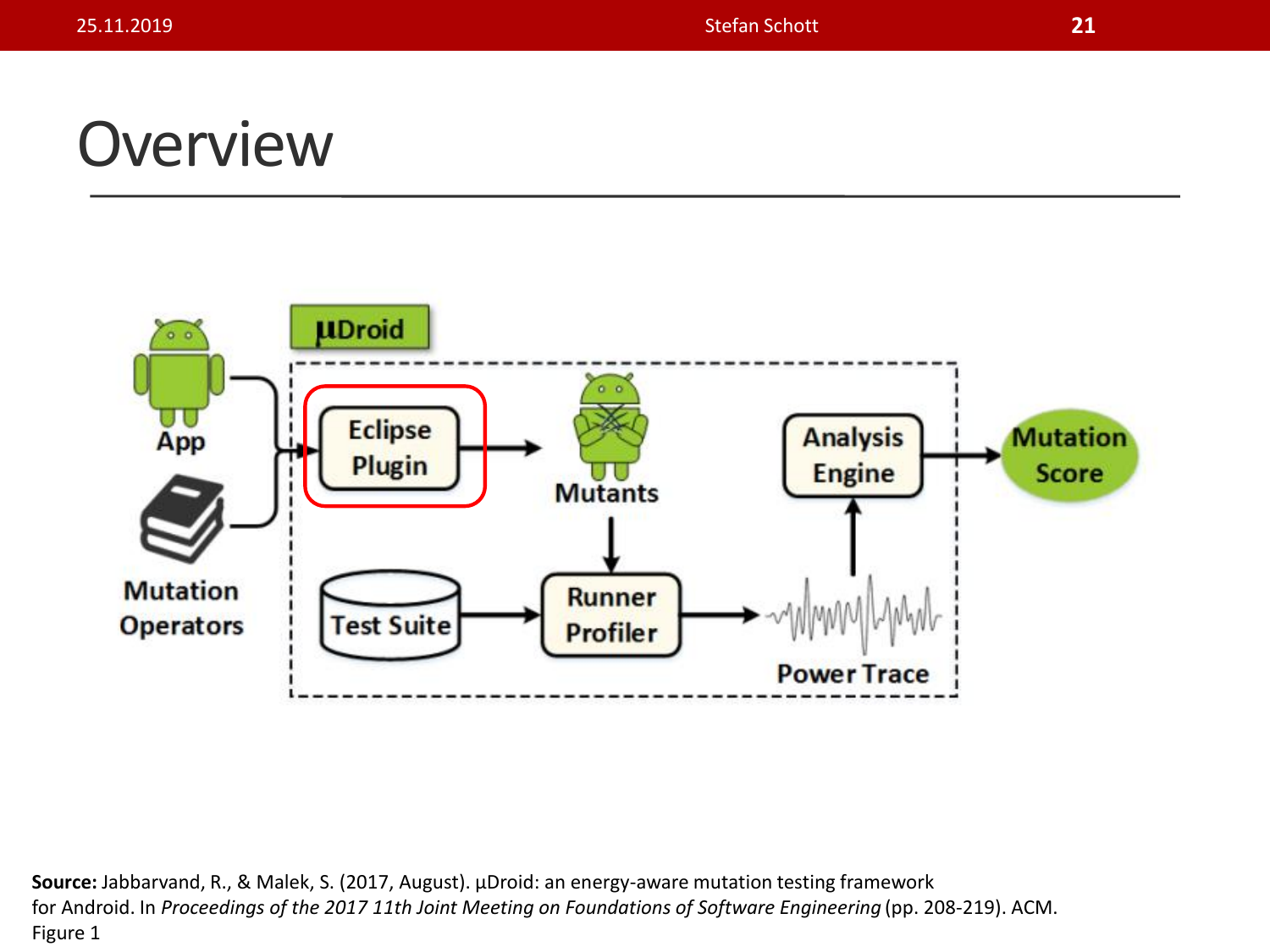### Eclipse Plugin

- Mutant generation:
	- 1. Create Abstract Syntax Tree (AST)
	- 2. Introduce Faults from Anti-Patterns
	- 3. Generate implementation from AST

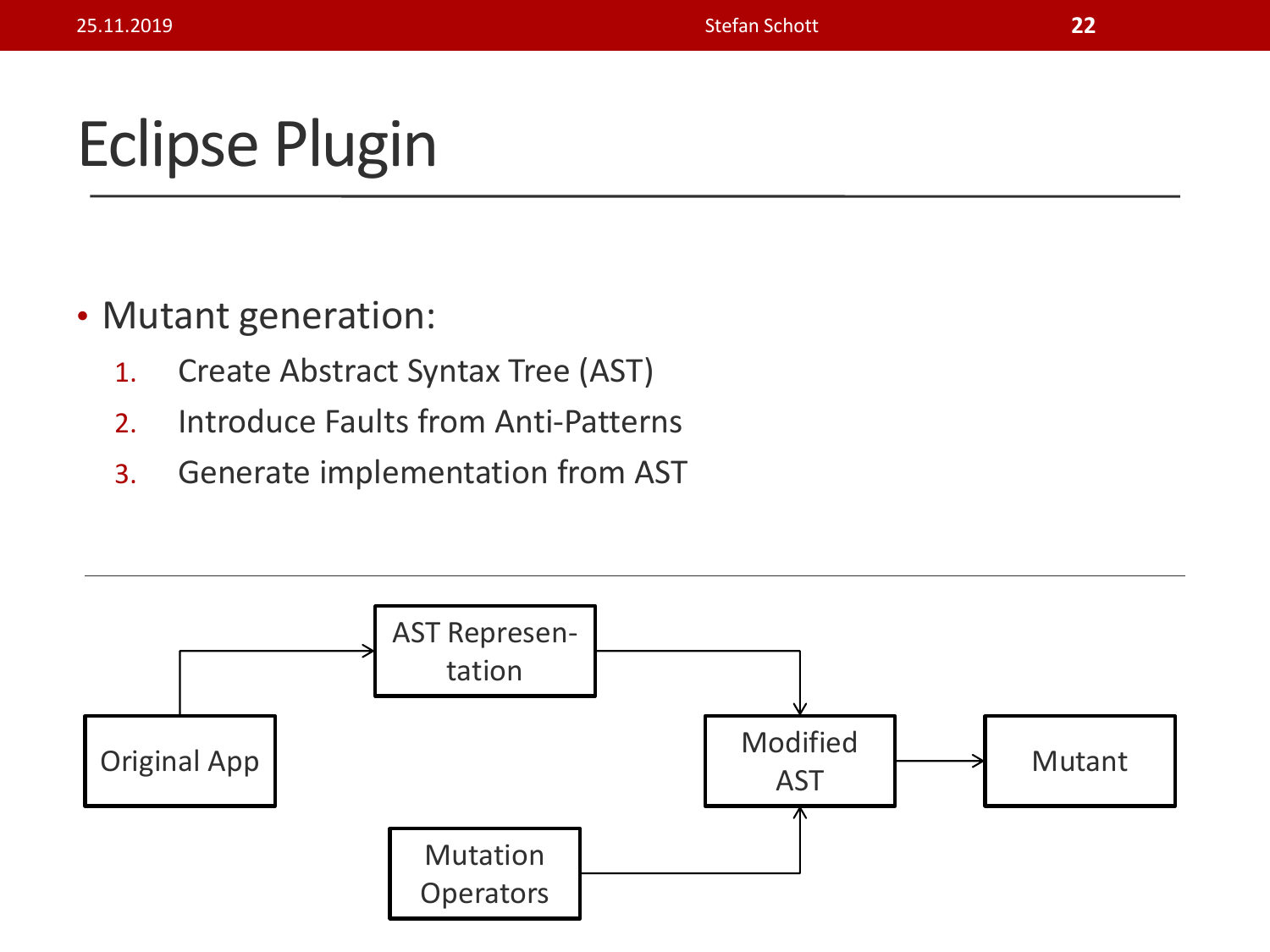#### **Overview**

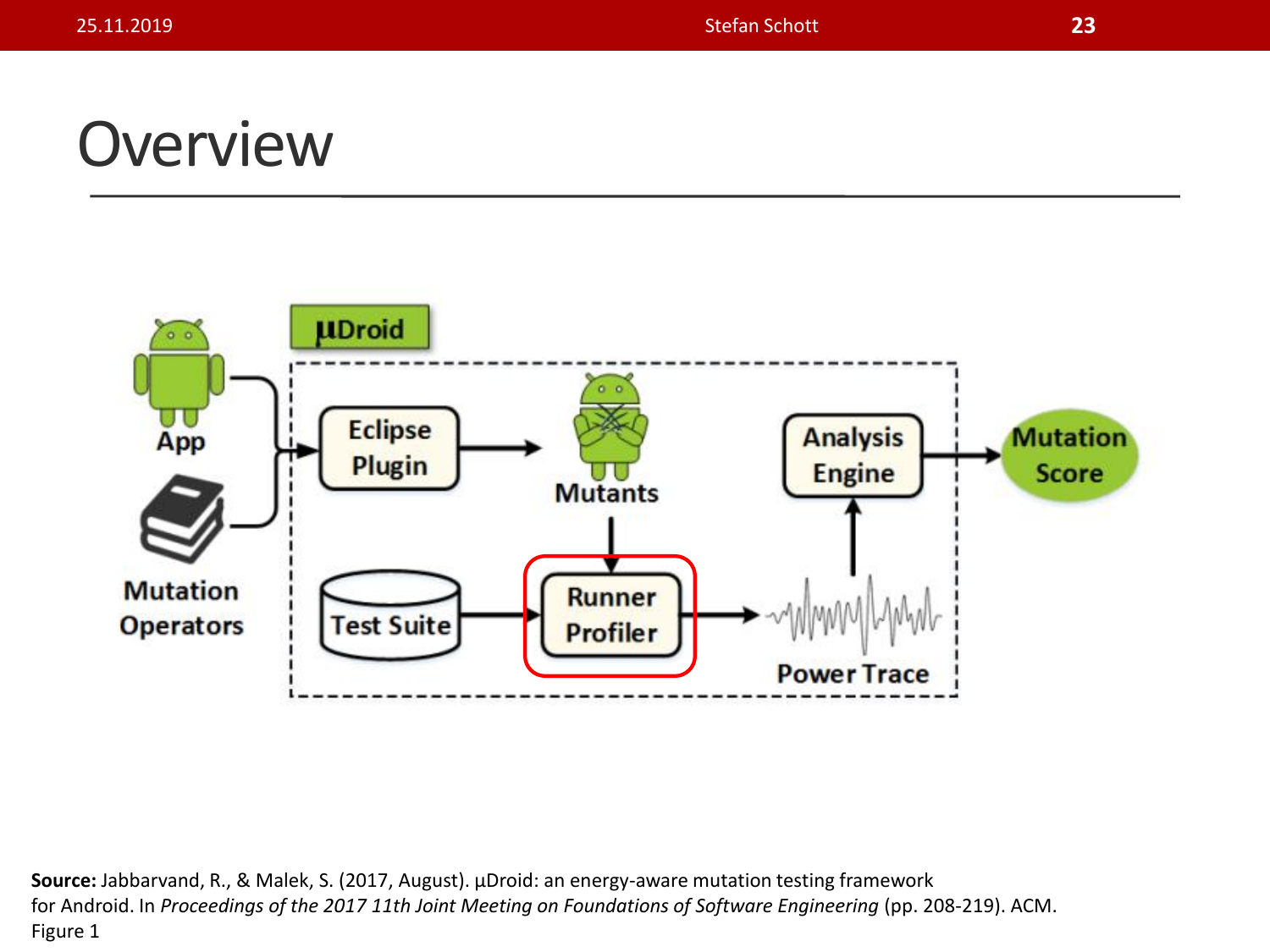#### Power Traces

#### • Power traces of Sensorium App

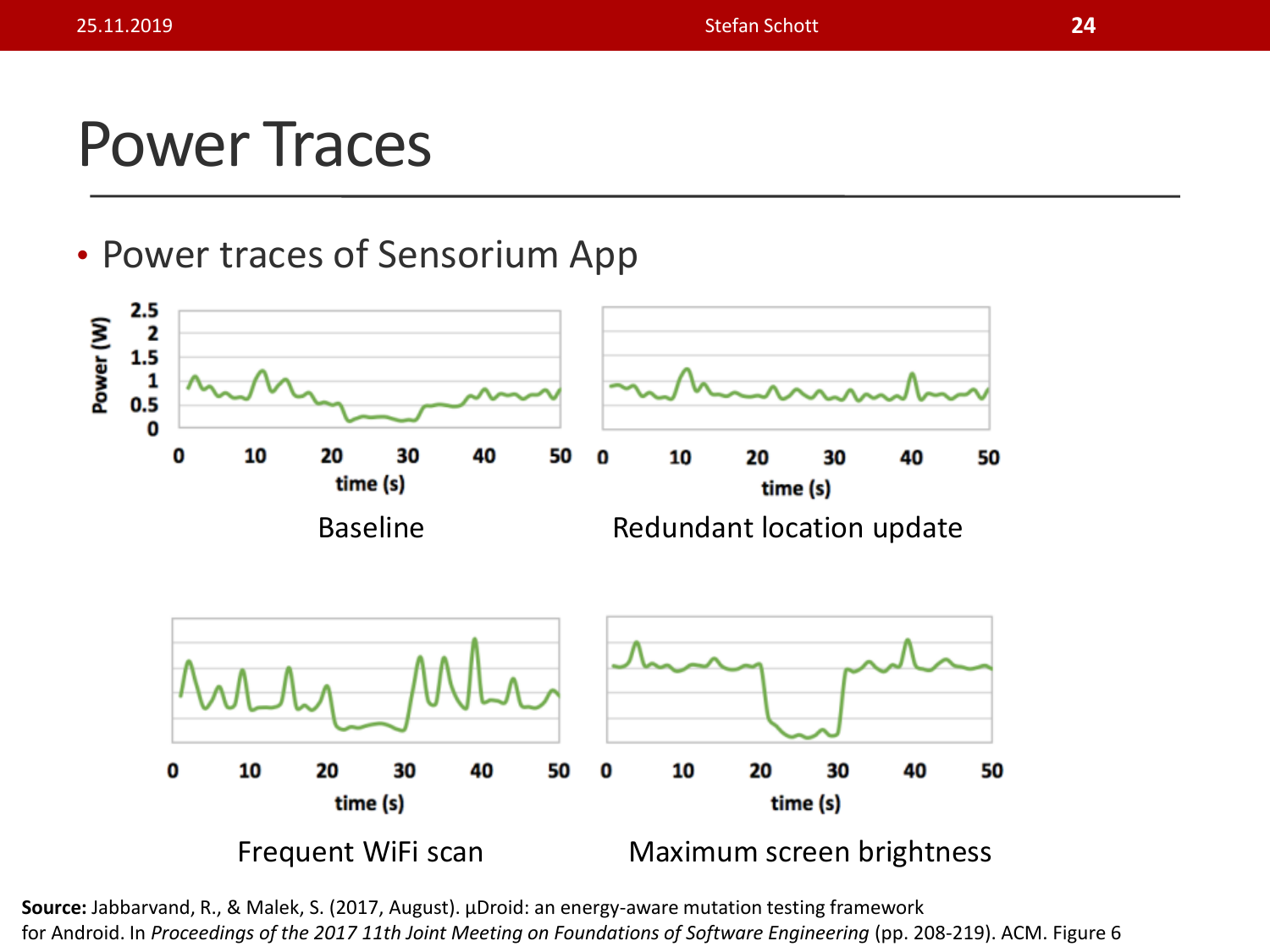#### **Overview**

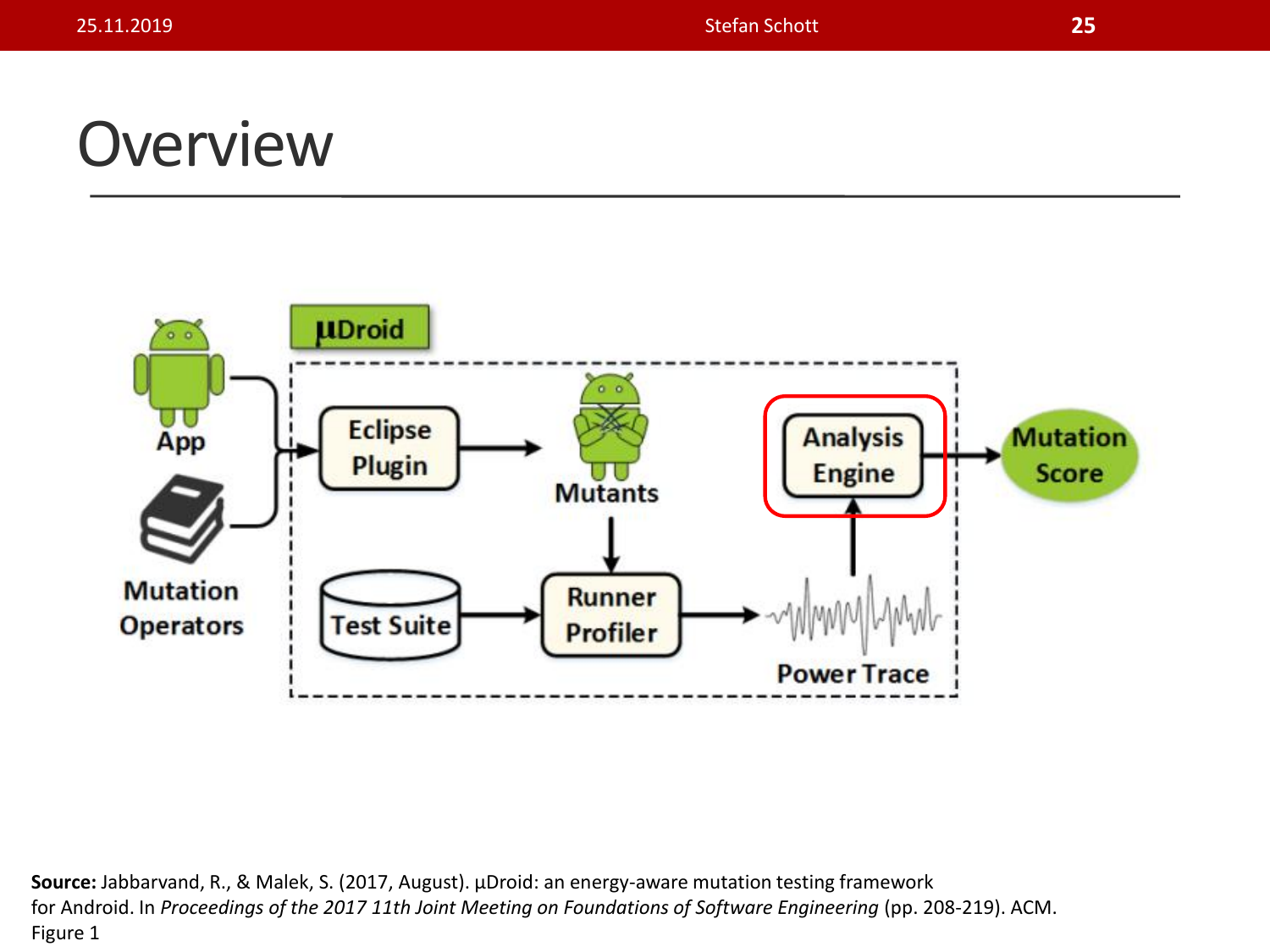### Analysis Engine

#### For each test in test suite:

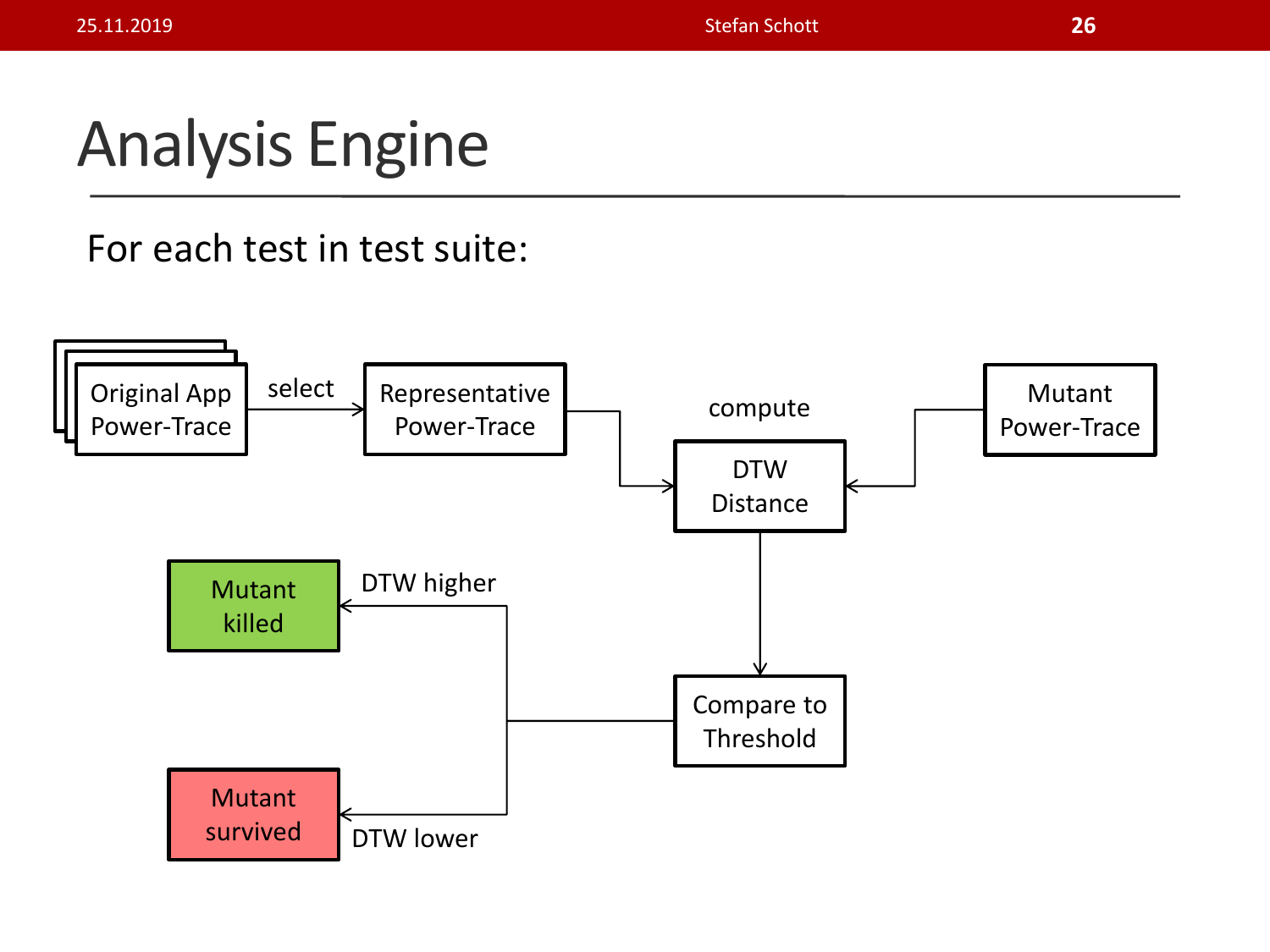#### **Overview**

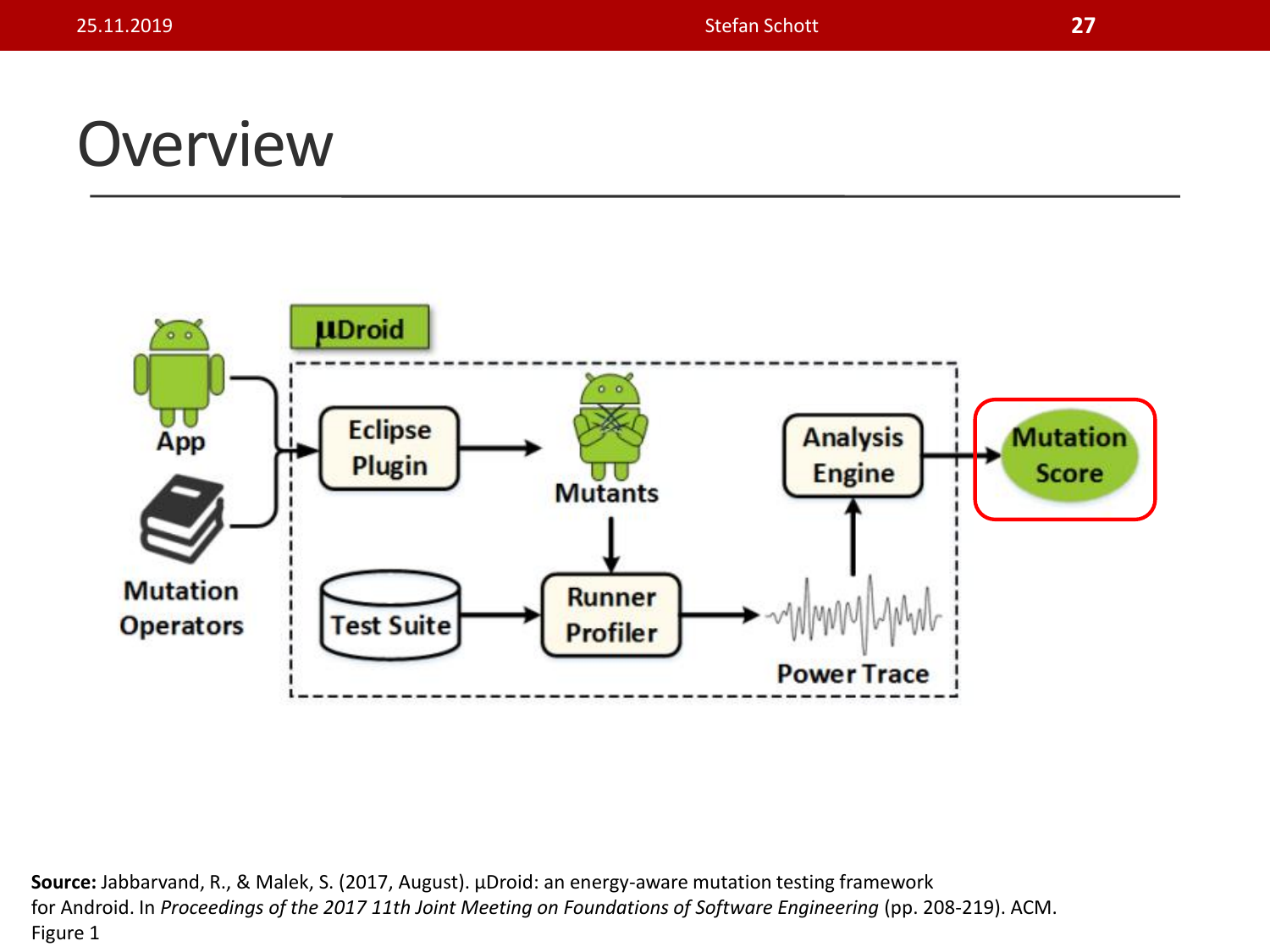#### Mutation Score

#### Mutation Score =

# Killed Mutants

# Mutants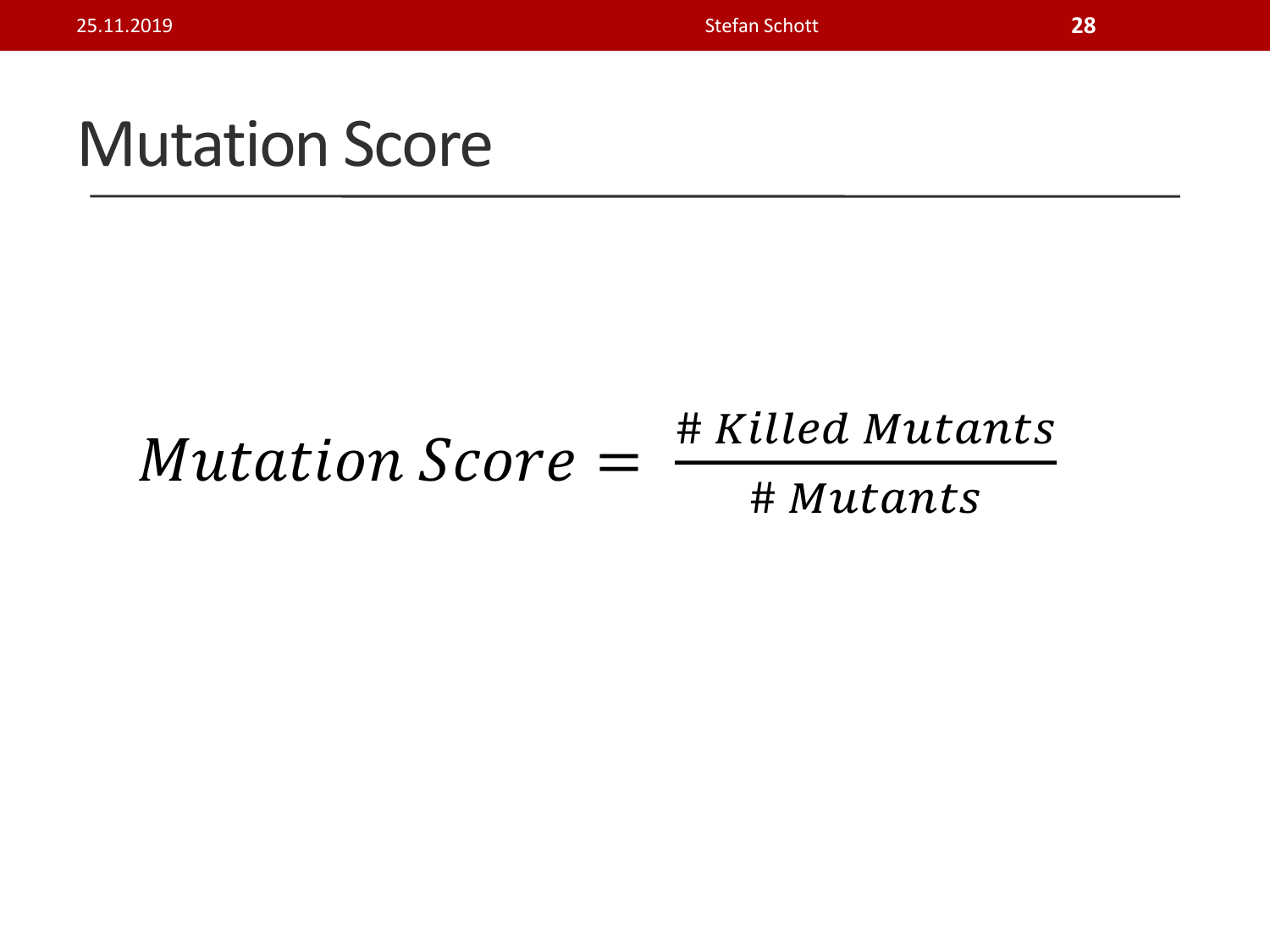### Evaluation of  $\mu$ DROID

- RQ1) Prevalence, Quality and Contribution
- RQ2) Effectiveness
- RQ3) Association to real faults
- RQ4) Accuracy of Oracle
- RQ5) Performance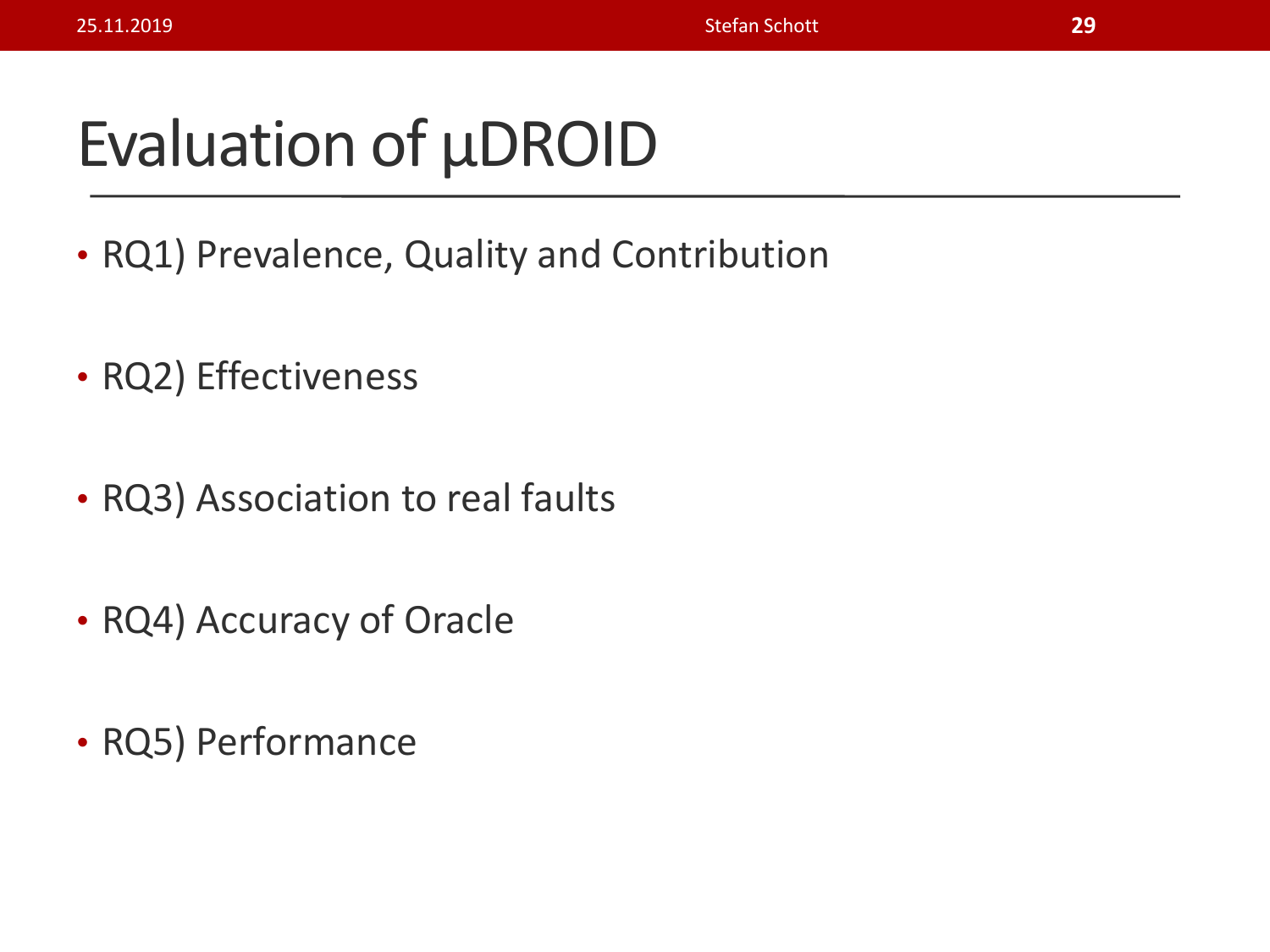### Experimental Setup

- 100 randomly selected Apps
	- Containing known energy-bug

#### • **Hardware:**

- Android 6.0.1
- Google Nexus 6

#### • **Measurement:**

• Trepn (Qualcomm)

#### • **Test Cases:**

- Hand-written tests
- Random tests by Android Monkey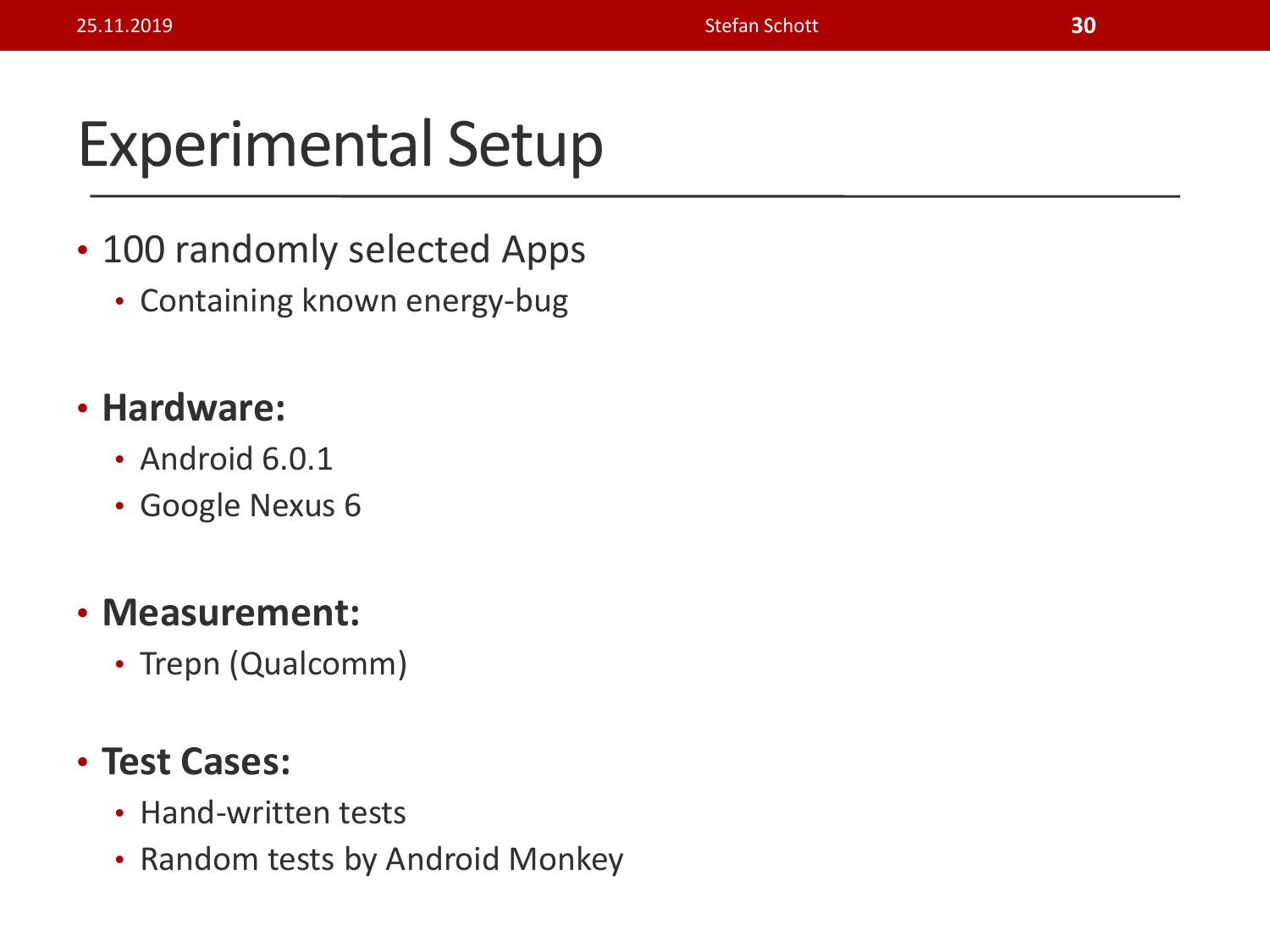#### RQ1) Prevalence, Quality and Contribution

- 28 Mutants on average
- Real need in Domain
- Every Operator useful 16 16 34



**Mutants**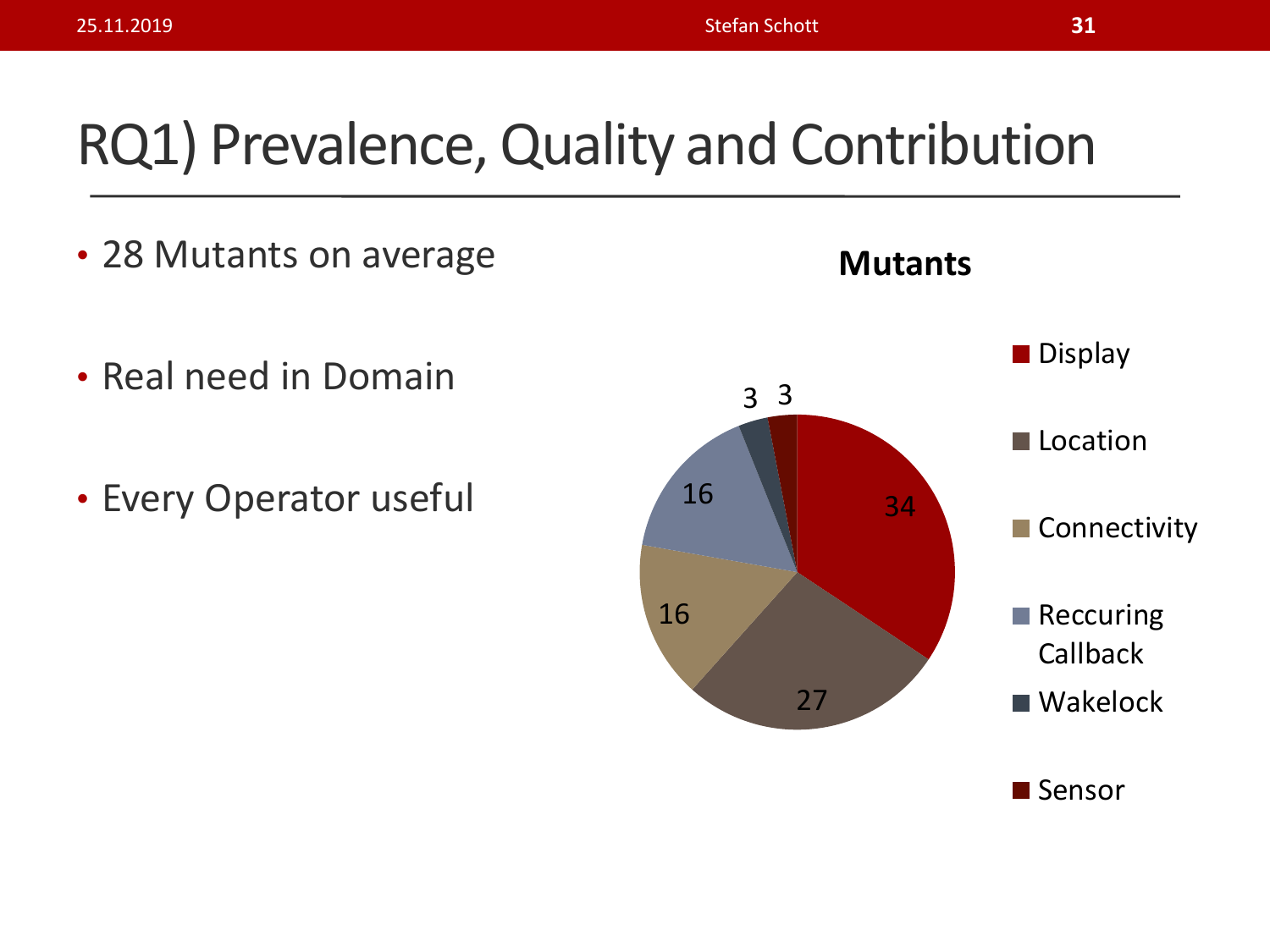### RQ2) Effectiveness

- Tests created by developers
- Tests had many deficiencies
- Example missing test cases:
	- Poor WiFi signal
	- Different battery-levels
	- Mocking locations
	- Long tests (file download)

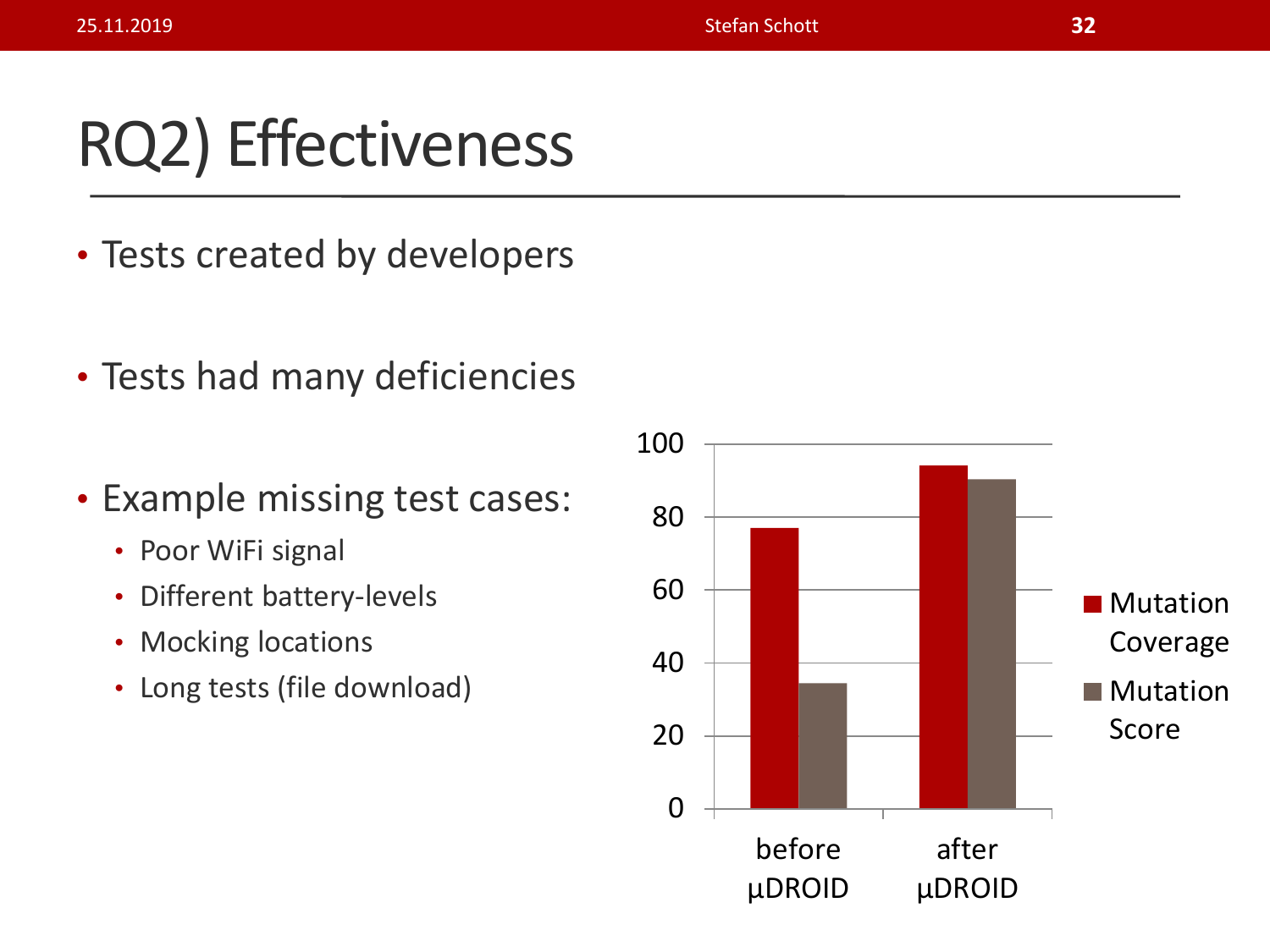### RQ3) Association to real faults

- High mutation score = high uncovering rate of energy bugs?
- Tests on energy-bug containing app
	- 20 Test suites
	- 20 Test cases

• Test suites that uncovered real bug: **77%** higher Mutation Score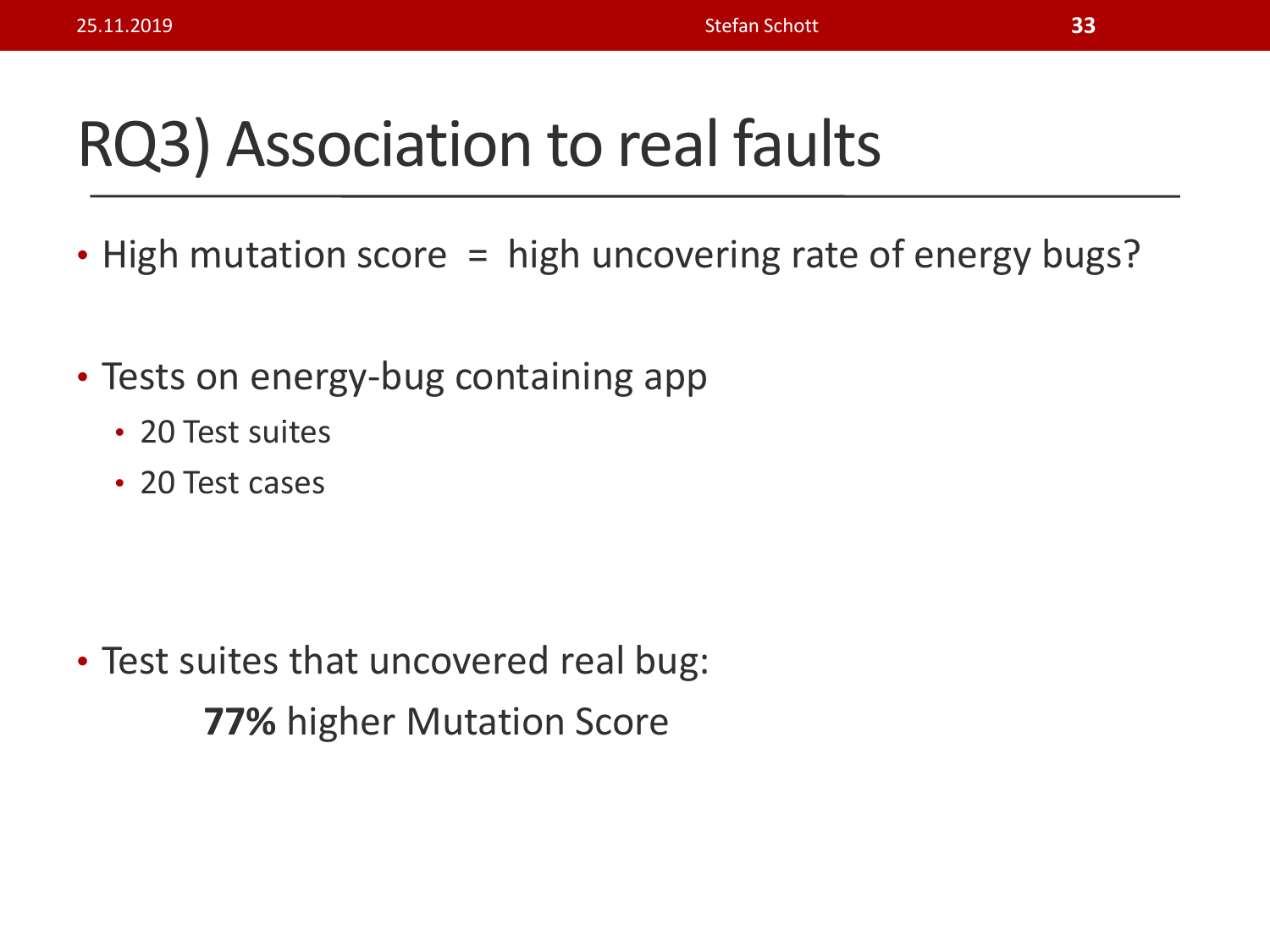## RQ4) Accuracy of Oracle

• Acceptable accuracy for use in practice

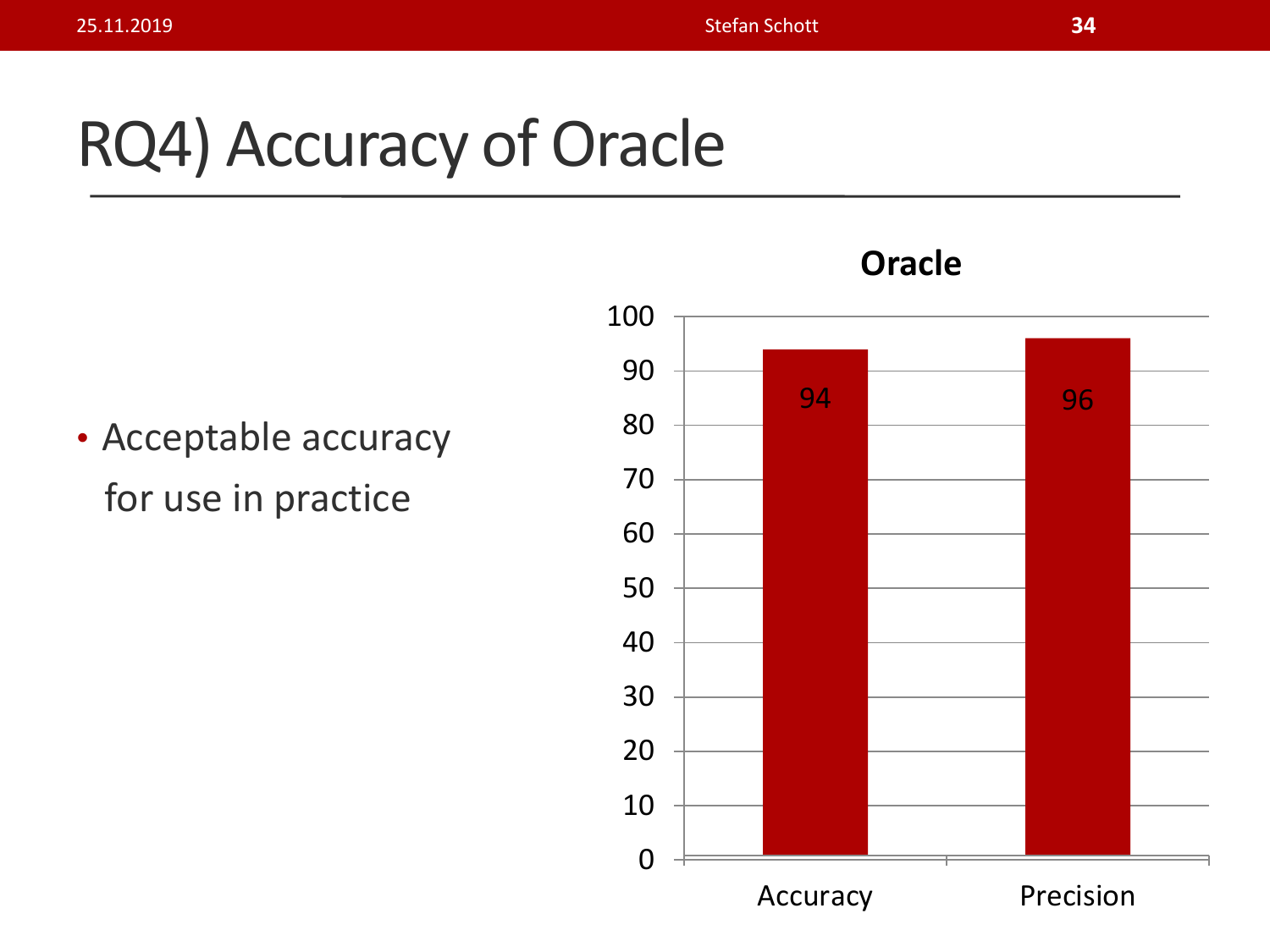### RQ5) Performance

- **Test System:**
	- Intel I7 2.2 GHZ
	- 16GB DDR3 RAM

- 0.4s per Mutant
- 0,83s per Test Analysis

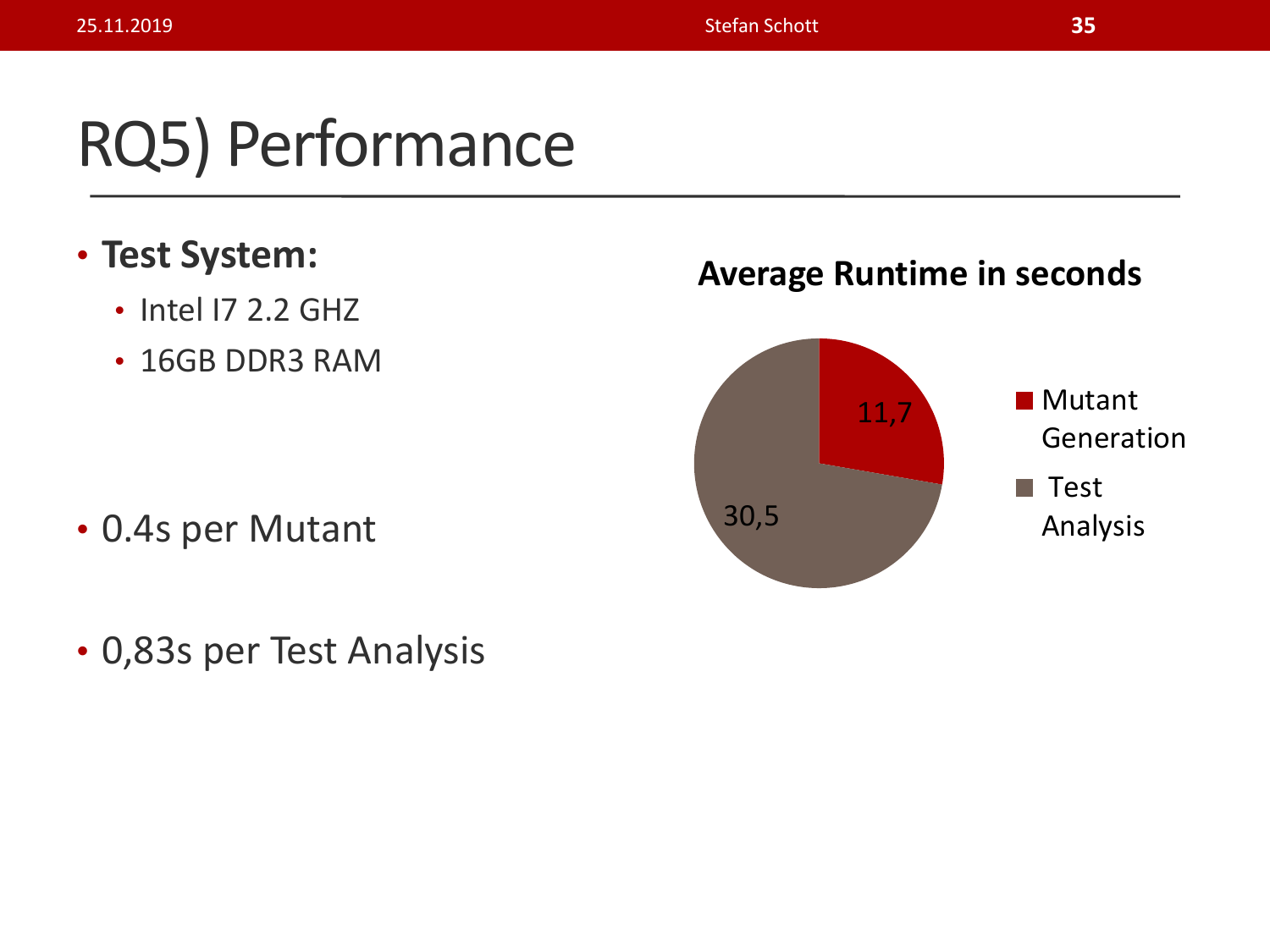### Summary

#### • **µDROID:**

- Mutation testing framework for android
- Shows energy-related deficits in tests

#### • **Workflow of µDROID:**

- Mutation Operators
- Mutant generation
- Running tests
- Analyzation

#### • **Evaluation:**

• Good results for use in practice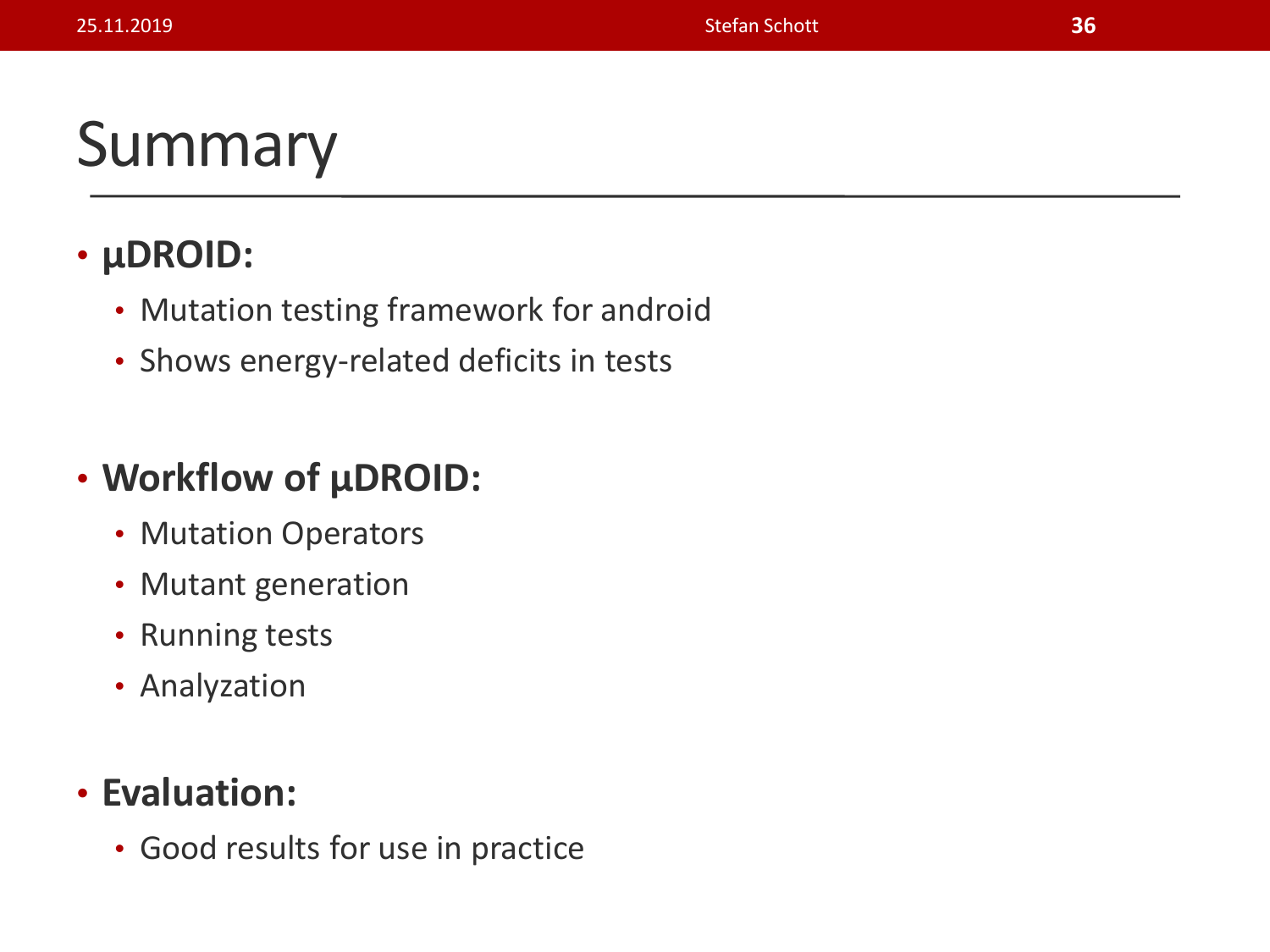#### Future work: COBWEB

- From same authors
- Search-based energy-testing framework
	- For Android
- Evolutionary Algorithm
- Automatically generated tests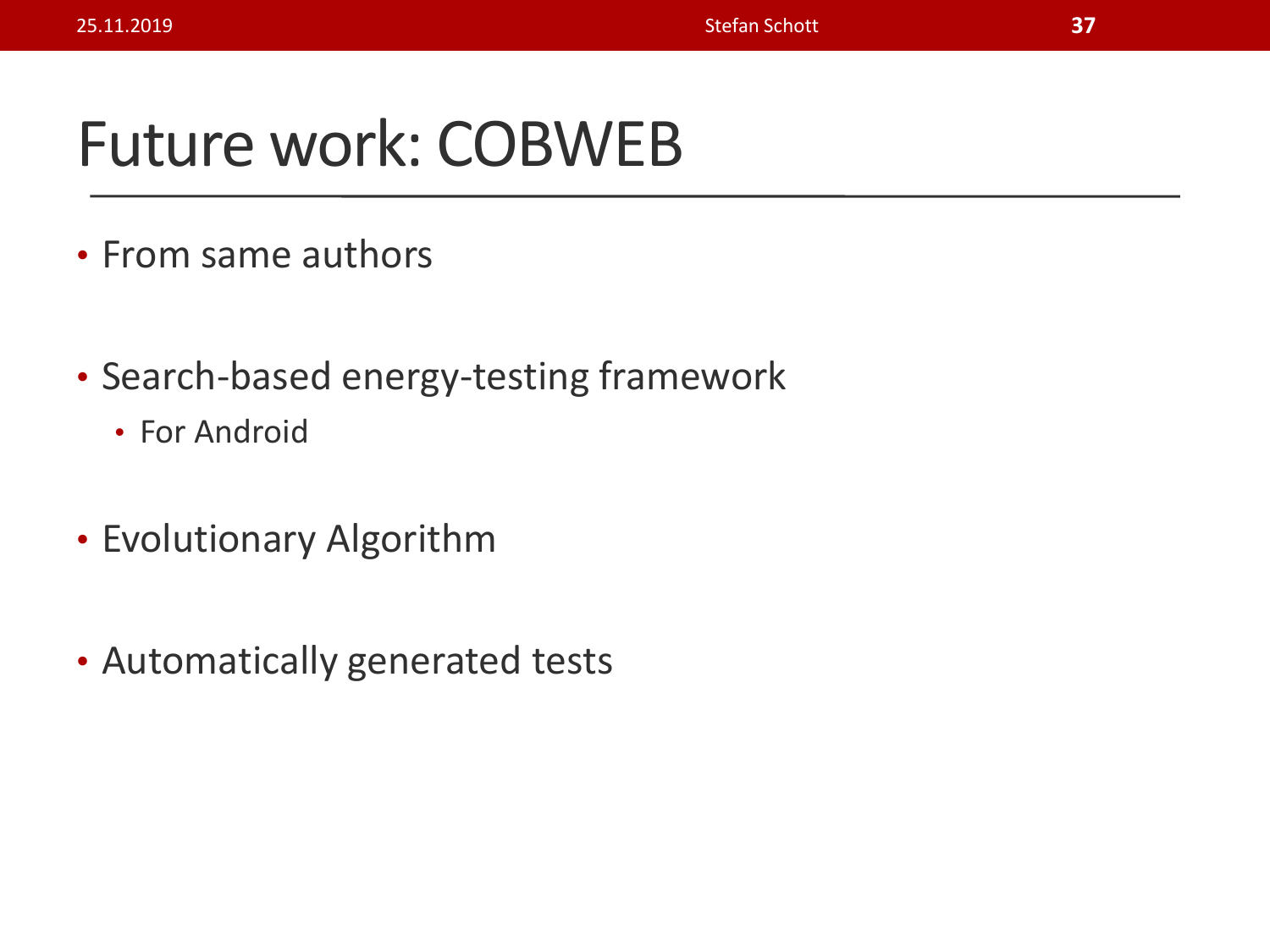# Time for questions!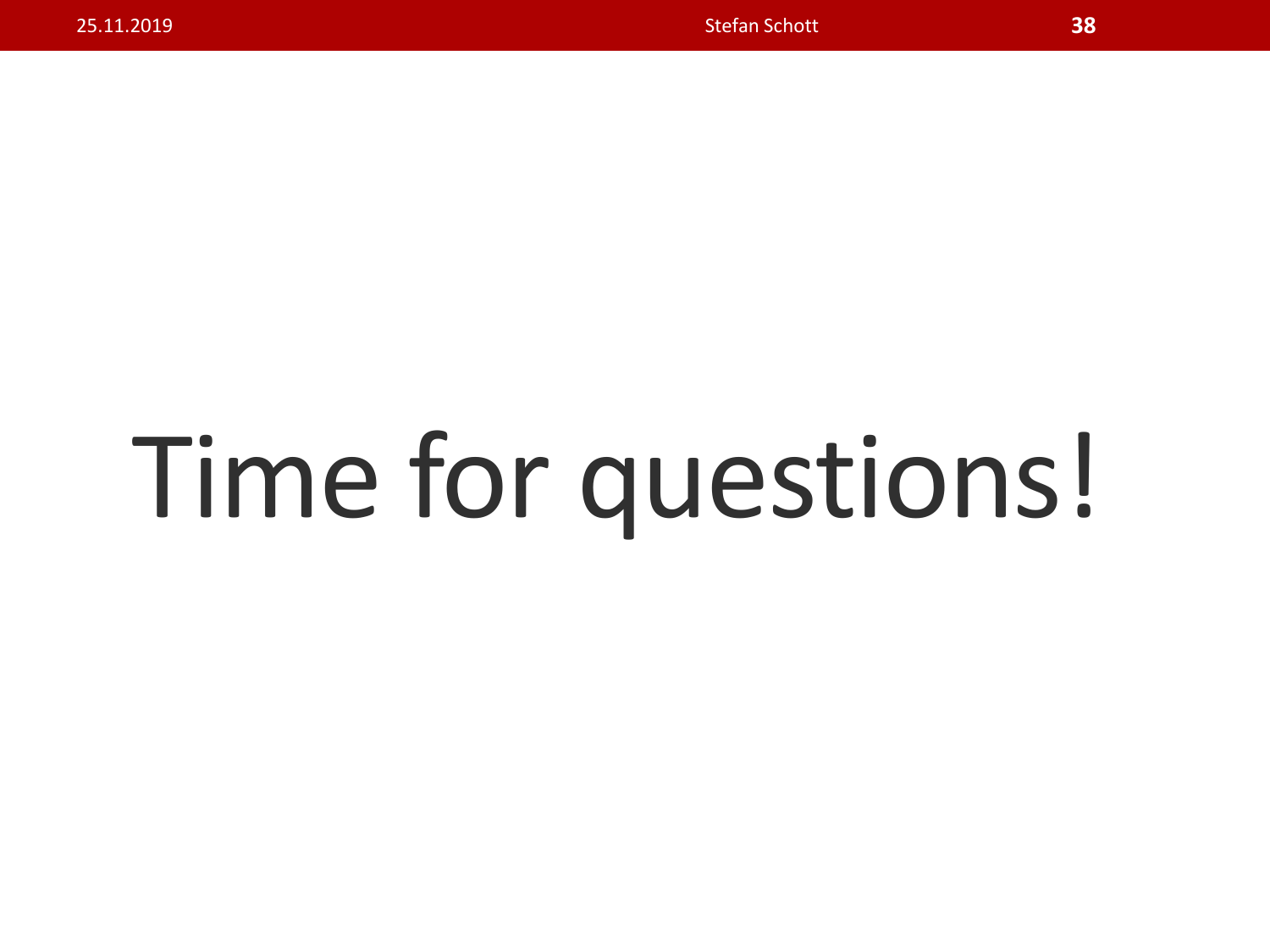Backup slides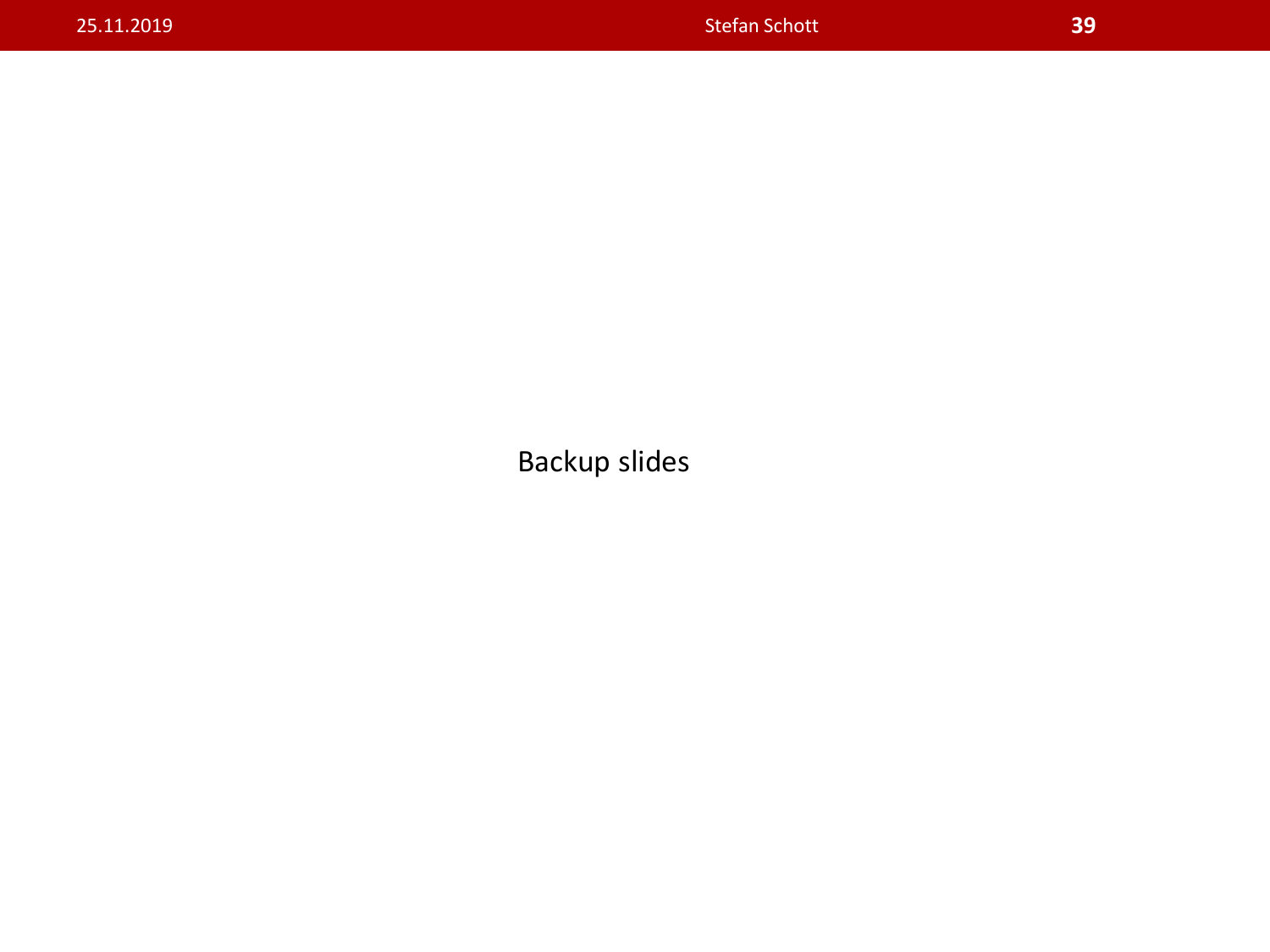#### Sources

- Jabbarvand, R., & Malek, S. (2017, August). µDroid: an energy-aware mutation testing framework for Android. In *Proceedings of the 2017 11th Joint Meeting on Foundations of Software Engineering* (pp. 208- 219). ACM.
- Jabbarvand, R., Lin, J. W., & Malek, S. (2019, May). Search-based energy testing of Android. In *Proceedings of the 41st International Conference on Software Engineering* (pp. 1119-1130). IEEE Press.
- Jabbarvand, R., & Malek, S. (2017, May). Advancing energy testing of mobile applications. In *2017 IEEE/ACM 39th International Conference on Software Engineering Companion (ICSE-C)* (pp. 491-492). IEEE.
- Jia, Y., & Harman, M. (2010). An analysis and survey of the development of mutation testing. *IEEE transactions on software engineering*, *37*(5), 649-678.
- https://developer.android.com/guide/components/activities/activity-lifecycle Access-date: 19.11.2019
- https://de.statista.com/statistik/daten/studie/180389/umfrage/gruende-fuer-kaufentscheidung-vonsmartphones/ Access-date: 15.11.2019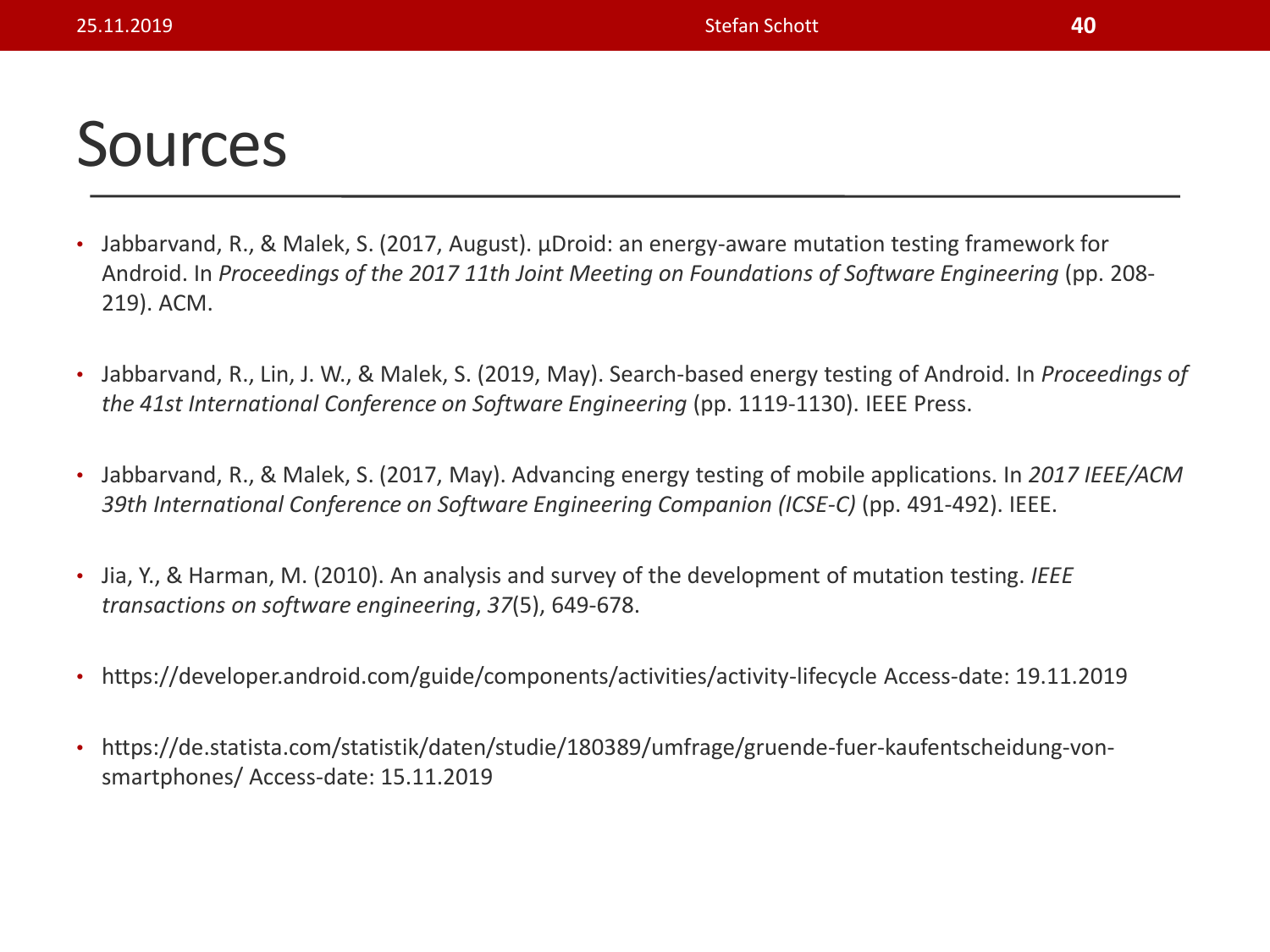#### Advancing Energy Testing of Mobile Applications

- Previous work of authors
- Three stepped approach
	- 1. Energy-Aware Test Generation
	- 2. Energy-Aware Test-Suite Adequacy Assessment
	- 3. Energy-Aware Test-Suite Minimization
- $\mu$ DROID = 2. step
- Started collection of Energy Anti-Patterns
	- Mutation Operators based on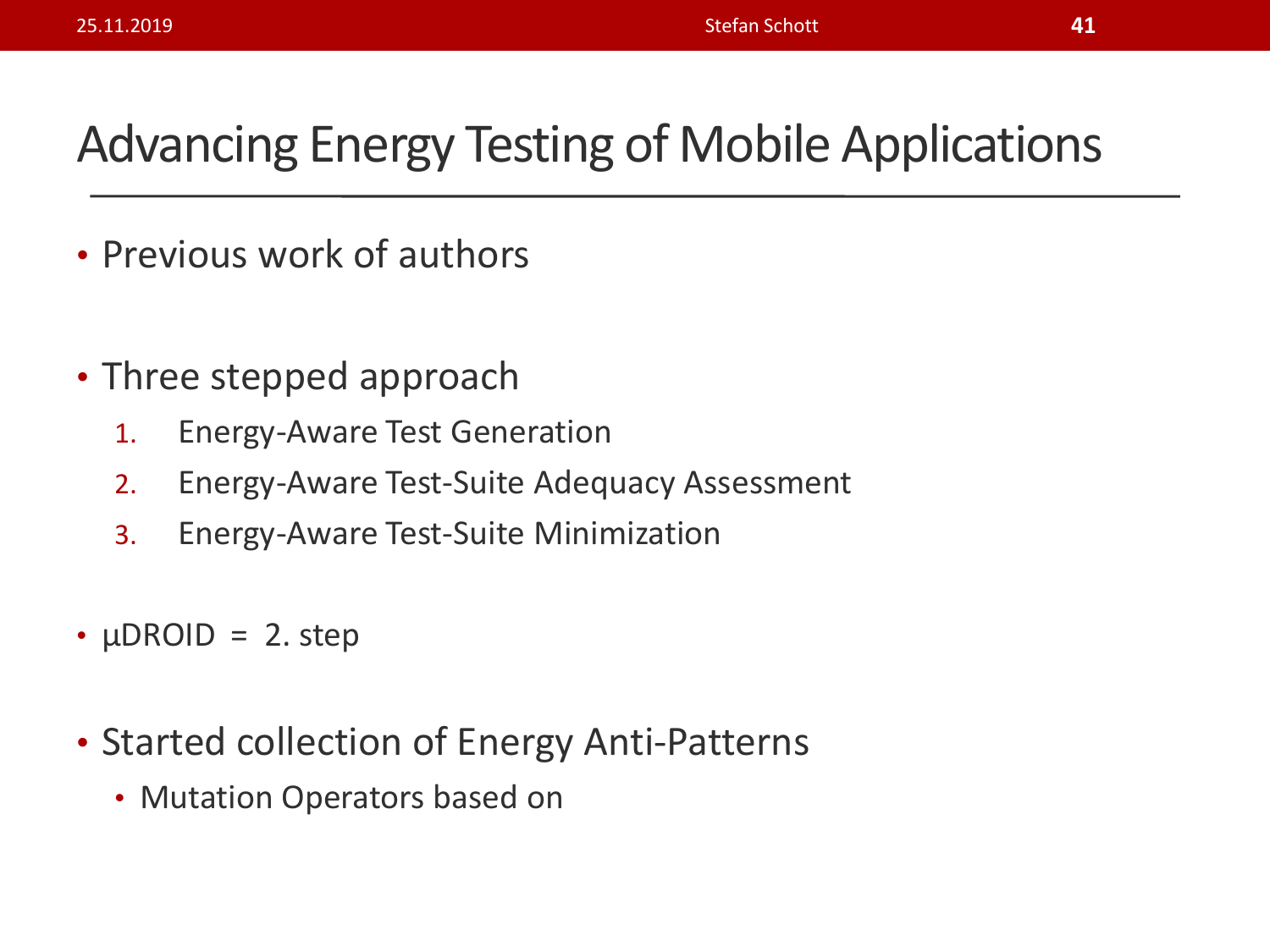### 1) Connectivity Mutation Operators

- Bluetooth-related
- Discovery = Heavyweight Task

#### **Original App Code**

```
1 public void discover(int scan interval){
      BluetoothAdapter blue = BluetoothAdapter.getDefaultAdapter();
 2
 3
      private Runnable discovery = new Runnable(){
           public void run()4
               blue.startDiscovery();
 5
               handler.postDelayed(this, scan_interval);
 6
7
           }
8
      };
9
      // code for processing bluetooth data
      handler.removeCallbacks(blue);
10
```